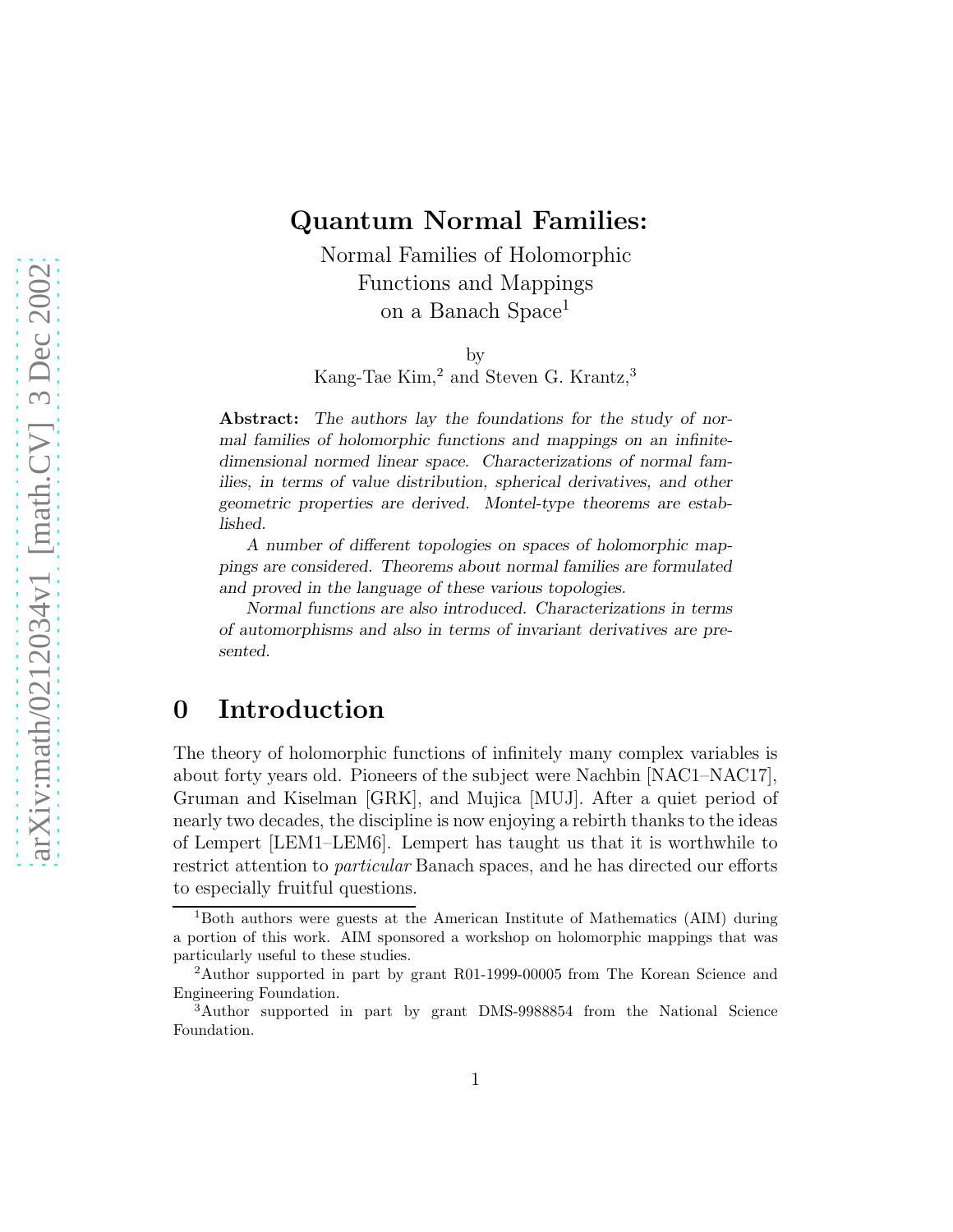The work of the present paper is inspired by the results of [KIK]. That paper studied domains in a Hilbert space with an automorphism group orbit accumulating at a boundary point. As was the case in even one complex variable, normal families played a decisive role in that study. With a view to extending those explorations, it now seems appropriate to lay the foundations for normal families in infinitely many complex variables.

One of the thrusts of the present paper is to demonstrate that normal families may be understood from several different points of view. These include:

- 1. Classical function theory
- 2. Hyperbolic geometry
- 3. Functional analysis
- 4. Distribution theory
- 5. Currents
- 6. Comparison of different topologies and norms on the space of holomorphic functions

It is our intention to explain these different approaches to the subject and to establish relationships among them.

A second thrust is to relate the normality of a family on the entire space X (or on a domain in X) to the normality of the restriction of the family to slices (suitably formulated). This point of view was initiated in [CIK], and it has proved useful and intuitively natural.

Throughout this paper, X is a separable Banach space,  $\Omega$  is a domain (a connected open set) in  $X, \mathcal{F} = \{f_{\alpha}\}_{{\alpha \in \mathcal{A}}}$  is a family of holomorphic functions on  $\Omega$ , and  $D \subseteq \mathbb{C}$  is the unit disc. If  $\Omega'$  is another domain in some other separable Banach space Y, then we will also consider families  $\{F_{\alpha}\}\$  of holomorphic mappings from  $\Omega$  to  $\Omega'$ . Although separability of X is not essential to all of our results, it is a convenient tool in many arguments. Certainly, in the past, the theory of infinite dimensional holomorphy has been hampered by a tendency to shy away from such useful extra hypotheses.

Part of the beauty and utility of studying infinite-dimensional holomorphy is that the work enhances our study of finite-dimensional holomorphy.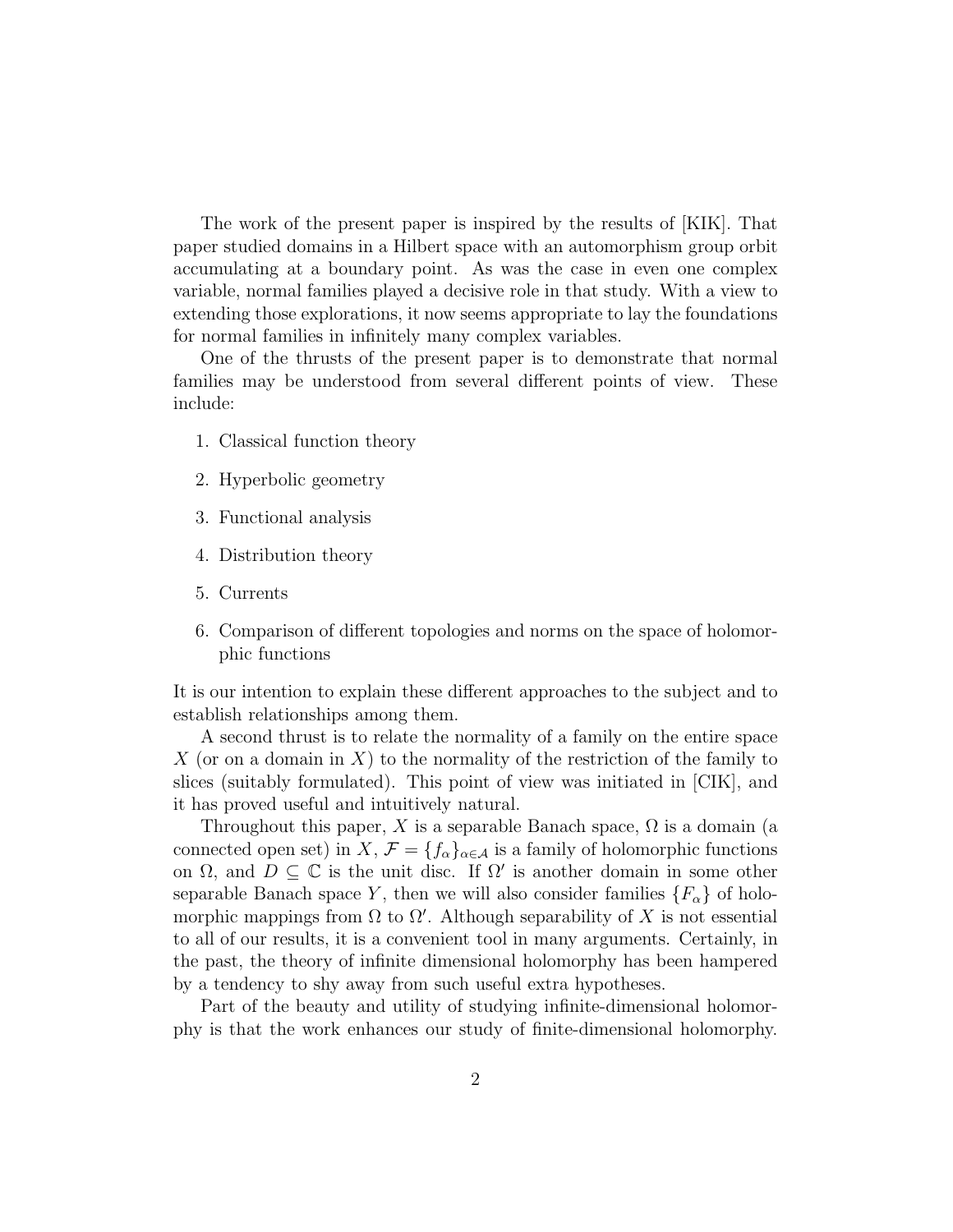Indeed, it is safe to say that the present study has caused us to re-invent what a normal family of holomorphic functions ought to be.

One of the interesting features of the present work, making it different from more classical treatments in finite dimensions, is that compact sets now play a different role. If W is a given open set in our space  $X$  (say the unit ball in a separable Hilbert space), then  $W$  cannot be exhausted by an increasing union of compact sets in any obvious way. Another feature is that, in finite dimensions, all reasonable topologies on the space of holomorphic functions on a given domain are equivalent. In infinitely many variables this is no longer the case, and we hope to elucidate the matter both with examples and results relating the different topologies.

It is a pleasure to thank John McCarthy for helpful conversations about various topics in this paper.

## 1 Basic Definitions

We will now define holomorphic functions and mappings and normal families. We refer the reader to the paper [KIK] and the book [MUJ] for background on complex analysis in infinite dimensions.

**Definition 1.1** A domain  $\Omega \subseteq X$  is a connected open set.

**Definition 1.2** Let  $\Omega \subseteq X$  be an open set. Let  $u : \Omega \to Y$  be a mapping, where Y is some other separable Banach space. For  $\mathbf{q} \in \Omega$  and  $\mathbf{v}_1, \ldots, \mathbf{v}_k \in$ X, we define the derivatives

$$
du(\mathbf{q}; \mathbf{v}_j) = \lim_{\mathbb{R} \ni \epsilon \to 0} \frac{u(\mathbf{q} + \epsilon \mathbf{v}_j) - u(\mathbf{q})}{\epsilon}.
$$

and

$$
\overline{D}u(\mathbf{q};\mathbf{v}) = \frac{du(\mathbf{q};\mathbf{v}) + idu(\mathbf{q};i\mathbf{v})}{2}.
$$

A function f on  $\Omega$  is said to be *continuously differentiable*, or  $C^1$ , if  $df(\mathbf{q}; \mathbf{v})$ exists for every point  $q \in \Omega$  and every vector **v**, and if the resulting function  $({\bf q},{\bf v}) \mapsto df({\bf q};{\bf v})$  is continuous.

**Definition 1.3** Let  $\Omega \subseteq X$  be an open set and f a  $C^1$ -smooth function or mapping defined on  $\Omega$ . We say that f is holomorphic on  $\Omega$  if  $\overline{D}f \equiv 0$  on  $\Omega$ .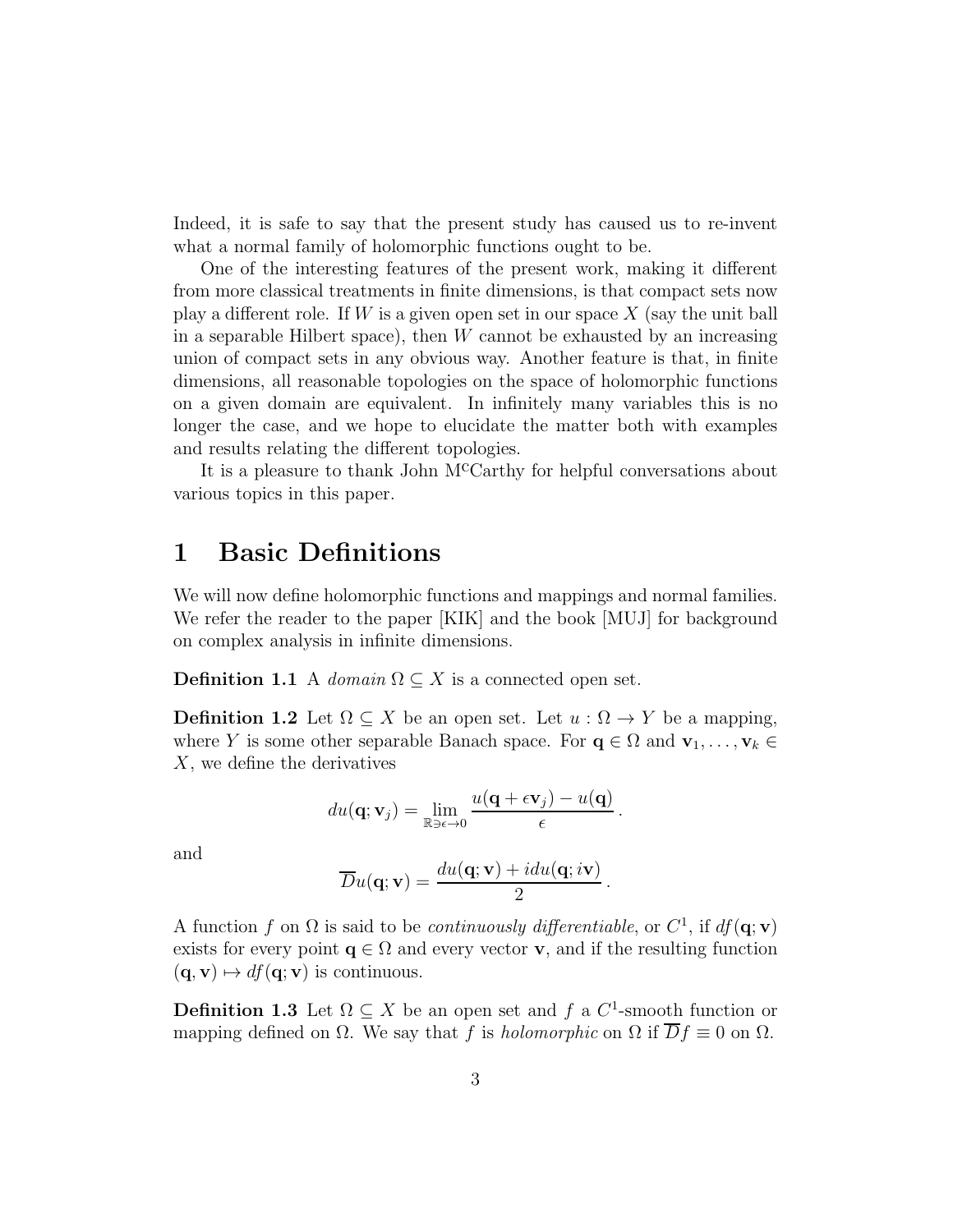The definition just given of "holomorphic function" or "holomorphic mapping" is equivalent, in the  $C^1$  category, to requiring that the restriction of the function or mapping to every complex line be holomorphic in the classical sense of the function theory of one complex variable. We shall have no occasion, in the present paper, to consider functions that are less than  $C^1$  smooth, but holomorphicity can, in principle, be defined for rougher functions.

**Definition 1.4** Let  $\mathcal{F} = \{f_{\alpha}\}_{{\alpha \in \mathcal{A}}}$  be a family of holomorphic functions on a domain  $\Omega \subseteq X$ . We say that F is a normal family if every subsequence  ${f_i} \subseteq \mathcal{F}$  either

1.4.1 (normal convergence) has a subsequence that converges uniformly on compact subsets of  $\Omega$ ;

or

**1.4.2 (compact divergence)** has a subsequence  $\{f_{j_k}\}\$  such that, for each compact  $K \subseteq \Omega$  and each compact  $L \subseteq \mathbb{C}$ , there is a number N so large that if  $k \geq N$  then  $f_{j_k}(K) \cap L = \emptyset$ .

It is convenient at this juncture to define a type of topology that will be of particular interest for us. If  $\Omega \subseteq X$  is a domain and  $\mathcal{O}(\Omega)$  the space of holomorphic functions on  $\Omega$ , then we let B denote the topology on  $\mathcal{O}(\Omega)$  of uniform convergence on compact sets. Of course a sub-basis for the topology B is given by the sets (with  $\epsilon > 0$ ,  $q \in \mathcal{O}(\Omega)$  arbitrary, and  $K \subseteq \mathcal{O}$  a compact set)

$$
B_{g,K,\epsilon} = \{ f \in \mathcal{O}(\Omega) : \sup_{z \in K} |f(z) - g(z)| < \epsilon \}.
$$

It is elementary to verify (or see [MUJ]) that the limit of a sequence of holomorphic functions on  $\Omega$ , taken in the topology  $\mathcal{B}$ , will be another holomorphic function on  $Ω$ .

**Definition 1.5** Let  $\Omega \subseteq X$  be a domain. Let  $\mathcal{U} \equiv \{U_{\alpha}\}_{{\alpha \in \mathcal{A}}}$  be a semi-norm topology on the space  $\mathcal{O}(\Omega)$  of holomorphic functions on  $\Omega$ . We say that  $\mathcal U$ is a *Montel topology* on  $\mathcal{O}(\Omega)$  if the mapping

$$
\text{id} : [\mathcal{O}(\Omega), \mathcal{U}] \longrightarrow [\mathcal{O}(\Omega), \mathcal{B}]
$$

$$
f \longmapsto f
$$

is a compact operator.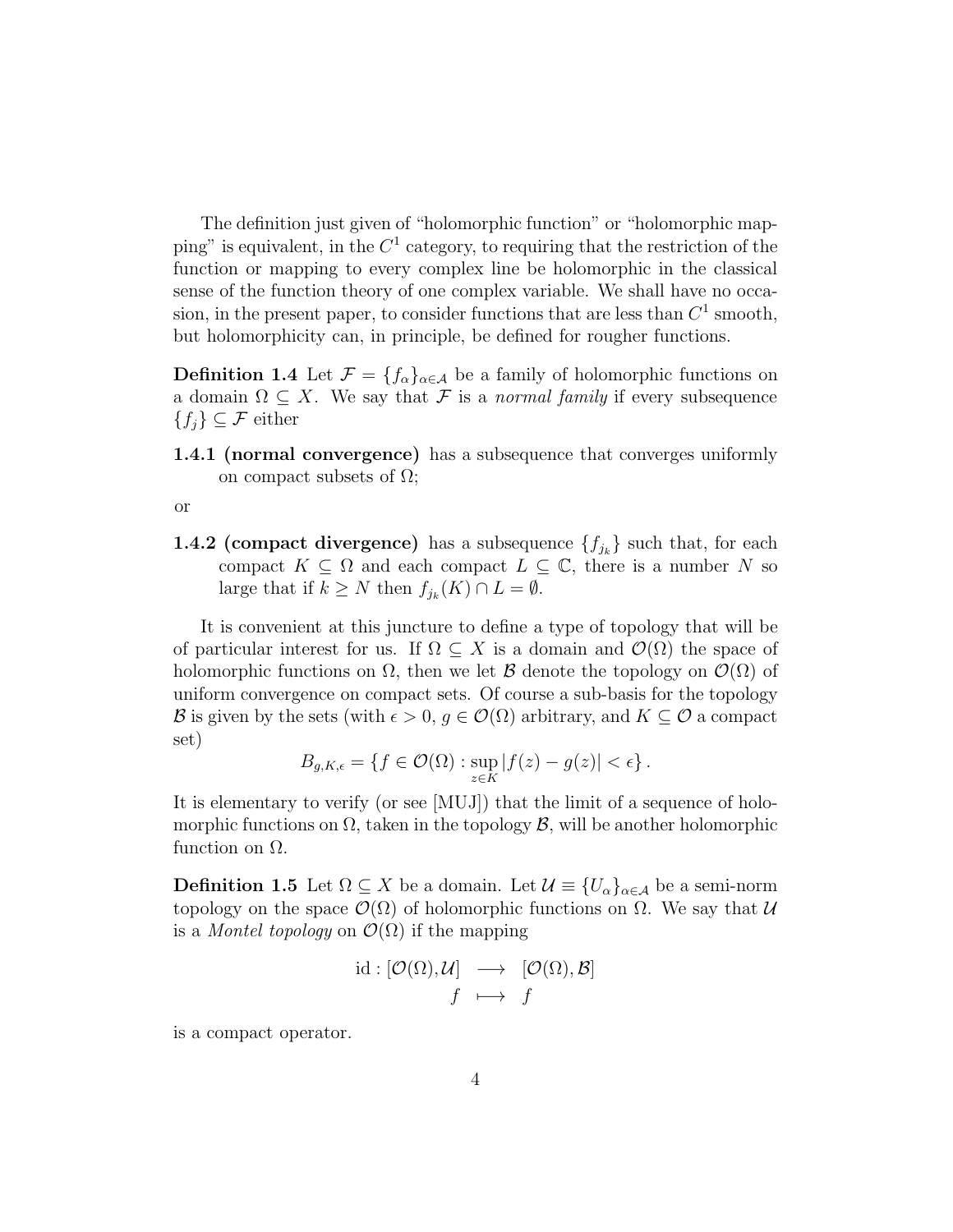- EXAMPLE 1.6 (1) Let  $\Omega \subseteq \mathbb{C}^n$  be a domain in finite-dimensional complex space. The topology  $\beta$  is a Montel topology. This is the content of the classical Montel theorem on normal families (see [MUJ]).
- (2) Let  $\Omega \subseteq \mathbb{C}$  be a domain in one-dimensional complex space. Let k be a positive integer, and let superscript  $(k)$  denote the  $k<sup>th</sup>$  derivative. The topology  $\mathcal{C}_k$  with sub-basis given by the union of the sets (with  $\epsilon > 0$ ,  $g \in \mathcal{O}(\Omega)$  arbitrary, and  $K \subseteq \mathcal{O}$  a compact set)

$$
N_{g,K,\epsilon} = \{ f \in \mathcal{O}(\Omega) : \sup_{z \in K} |f^{(j)}(z) - g^{(j)}(z)| < \epsilon \},
$$

for  $j = 0, 1, \ldots, k$ , is a Montel topology. Of course, by integration (and using the Cauchy estimates), the topology  $\mathcal{C}_k$  is equivalent to the topology  $\beta$ . [A similar topology can be defined for holomorphic functions on a domain in the finite-dimensional space  $\mathbb{C}^n$ .

(3) Let  $\Omega \subset \mathbb{C}$  be a domain in one-dimensional complex space. The topology D with sub-basis given by the sets (with  $\epsilon > 0$ ,  $q \in \mathcal{O}(\Omega)$  arbitrary, and  $\tilde{\gamma} \subset \mathcal{O}$  the compact image of a closed curve  $\gamma : [0, 1] \to \Omega$ )

$$
M_{g,\widetilde{\gamma},\epsilon} = \{ f \in \mathcal{O}(\Omega) : \sup_{z \in \widetilde{\gamma}} |f(z) - g| < \epsilon \}
$$

is a Montel topology, as the reader may verify by using the Cauchy estimates. Of course, once again, the maximum principle may be used to check that the topology  $\mathcal D$  is equivalent to the topology  $\mathcal B$ .

(4) In the reference [NAC18], Leopoldo Nachbin defined the concept of a seminorm that is "ported" by a compact set. We review the notion here. Let X and Y be separable Banach spaces as usual. Let  $\Omega \subseteq X$ be a domain, and let  $K \subseteq \Omega$  be a fixed compact subset. We consider the family  $\mathcal{H}(\Omega, Y)$  of holomorphic mappings from  $\Omega$  to Y. A seminorm  $\rho$  on  $\mathcal{H}(\Omega, Y)$  is said to be *ported* by the set K if, given any open set V with  $K \subseteq V \subseteq \Omega$ , we can find a real number  $c(V) > 0$  such that the inequality

$$
\rho(f) \le c(V) \cdot \sup_{x \in V} ||f(x)|| \tag{*}
$$

holds for every  $f \in \mathcal{H}(\Omega, Y)$ .

We note that the holomorphic mapping  $f$  here need not be bounded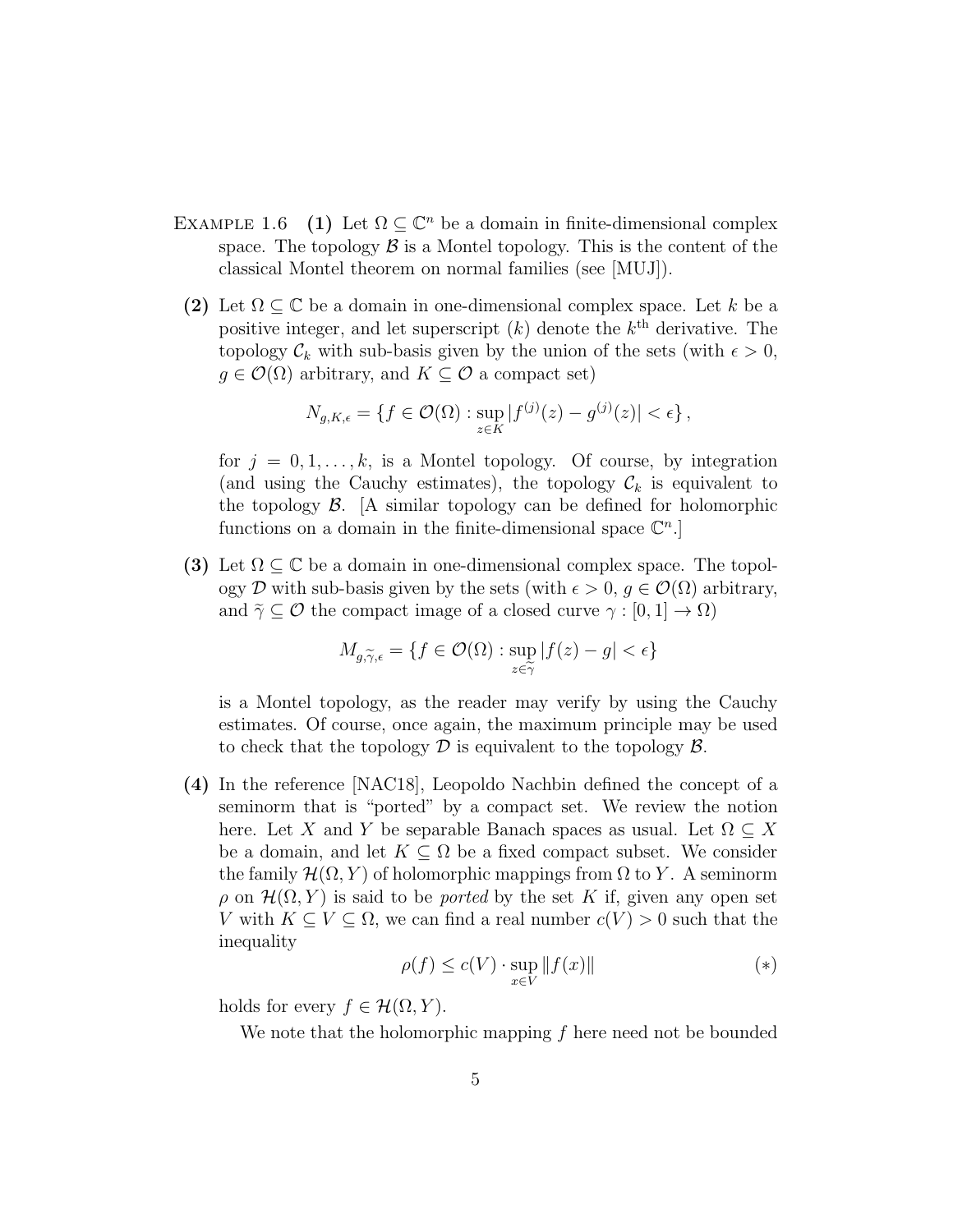on  $V$ . What is true, however (and we have noted this fact elsewhere in the present paper), is that once  $\Omega$  and K are fixed then there will exists some open set  $V$  as above on which  $f$  is bounded. So that, for this choice of  $V$ , the inequality  $(*)$  will be non-trivial.

Now we use the notion of "seminorm ported by  $K$ " to define a topology on  $\mathcal{H}(\Omega, Y)$  as follows: we consider the topology induced by all seminorms that are ported by compact subsets of  $\Omega$ . It is to be noted that, in finite dimensions, this new topology is no different from the standard compact-open topology. But in infinite dimensions it is quite different. As an example, let  $X = Y = \ell_2$ , which is of course a separable Hilbert space. Let a typical element of  $\ell_2$  be denoted by  ${a_j}_{j=1}^{\infty}$ , and let the j<sup>th</sup> coordinate be  $z_j$ . Let  $\Omega \subseteq X$  be a domain and let  $K \subseteq \Omega$  be a compact set. Consider holomorphic functions  $f : \Omega \to \mathbb{C}$ . Define a semi-norm by

$$
\rho^*(f) \equiv \sum_{j=1}^{\infty} \sup_K \left| \frac{\partial f}{\partial z_j} \right|.
$$

Then it is clear, by the Cauchy estimates, that  $\rho^*$  is ported.

But it is also clear that a typical open set defined by  $\rho^*$  will not contain any non-trivial open set from the compact-open topology. Thus this topology is not Montel. Of course it is now a simple matter to generate many other interesting examples of ported seminorms.

Now we have

**Theorem 1.7** Let  $\mathcal{F} = \{f_{\alpha}\}_{{\alpha \in \mathcal{A}}}$  be a family of holomorphic functions on *a domain* Ω ⊆ X*. Assume that there is a finite constant* M *such that*  $|f_{\alpha}(x)| \leq M$  for all  $f_{\alpha} \in \mathcal{F}$  and all  $z \in \Omega$ *. Let* K be a compact subset of  $\Omega$ *. Then every sequence in* F *has itself a subsequence that converges uniformly on* K*.*

Proof: Of course the hypothesis of uniform boundedness precludes compact divergence. So we will verify **1.4.1**. Fix a compact subset  $K \subseteq \Omega$ . Then there is a number  $\eta > 0$  such that if  $k \in K$  then  $B(k, 3\eta) \subseteq \Omega$ . Select  $f_{\alpha} \in \mathcal{F}$ . Now if  $k \in K$  and  $\ell$  is any point such that  $||k-\ell|| < \eta$  then we may apply the Cauchy estimates (on  $B(k, 2\eta)$ ) to the restriction of  $f_\alpha$  to the complex line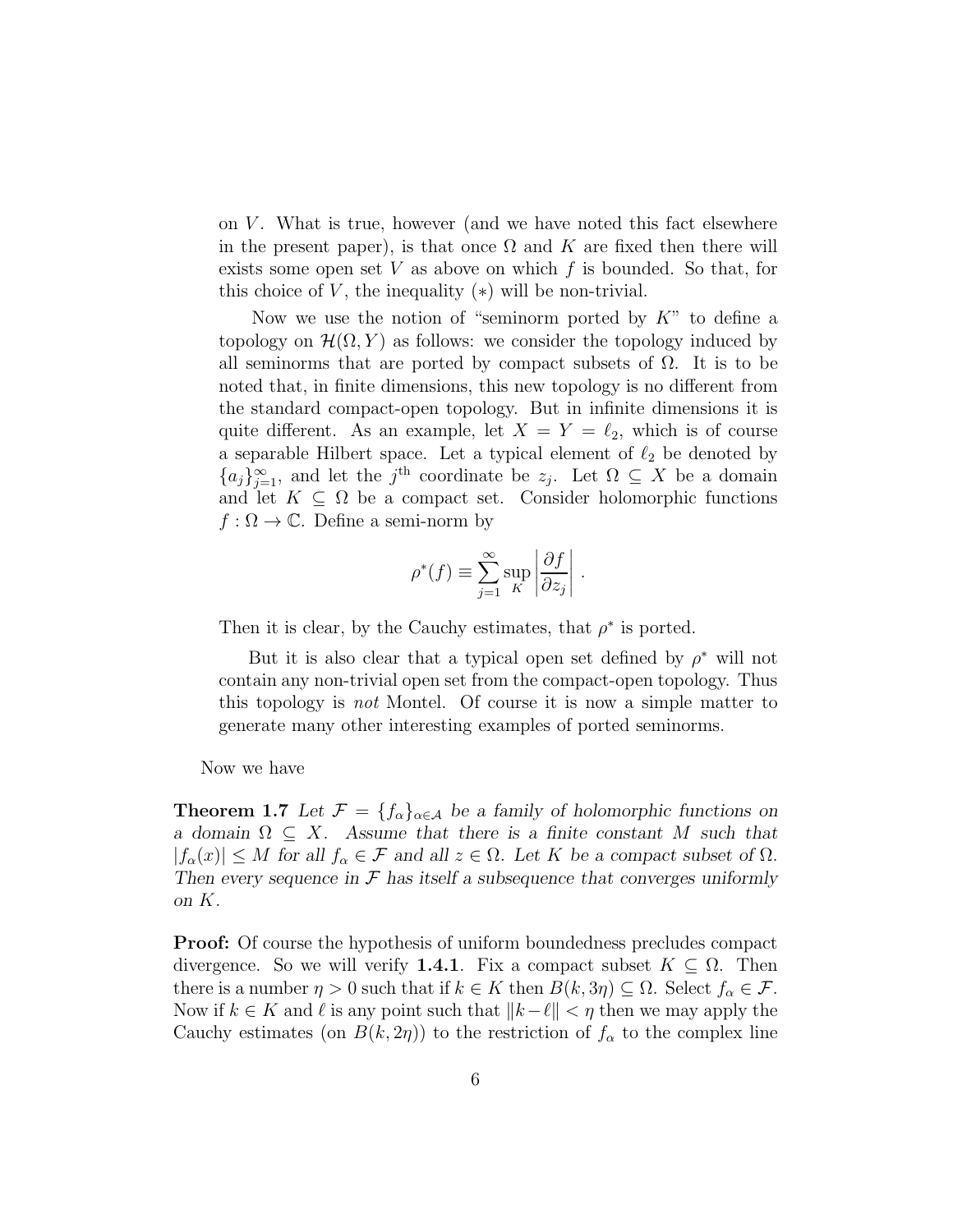through k and  $\ell$ . We find that the  $f_{\alpha}$  have bounded directional derivatives. Therefore they are (uniformly) Lipschitz and form an equicontinuous family of functions.

As a result of these considerations, the Arzela-Ascoli theorem applies to the family  $\mathcal F$  restricted to K. Thus any sequence in  $\mathcal F$  has a subsequence convergent on  $K$ .  $\Box$ 

In practice, it is useful to have a version of Theorem 1.7 that hypothesizes only uniform boundedness on compact sets. This is a tricky point in the infinite-dimensional setting for the following reason: Classically (in finite dimensions), one derives this new result from (the analog of) Theorem 1.7 by taking a compact set  $K \subseteq \Omega$  and fattening it up to a slightly larger compact  $L \subseteq \Omega$ . Since the family F is uniformly bounded on L, an analysis similar to the proof of 1.7 may now be performed. In the infinite-dimensional setting this attack cannot work, since there is no notion of fattening up a compact set to a larger compact set.

Nonetheless, we have several different ways to prove a more general, and more useful, version of Montel's theorem. The statement is as follows.

**Theorem 1.8 (Montel)** Let  $\mathcal{F} = \{f_{\alpha}\}_{{\alpha \in \mathcal{A}}}$  be a family of holomorphic func*tions on a domain*  $\Omega$ *. Assume that*  $\mathcal F$  *is uniformly bounded on compact sets, in the sense that for each compact*  $L \subseteq \Omega$  *there is a constant*  $M_L > 0$  *such that*  $|f_{\alpha}(z)| \leq M_L$  *for every*  $z \in L$  *and every*  $f_{\alpha} \in \mathcal{F}$ *. Then every sequence in* F *has itself a subsequence that converges uniformly on each compact set*  $K \subseteq \Omega$ . Note that we are saying that there is a single sequence that works *for every set*  $K$ *.] Thus*  $F$  *is a normal family.* 

Remark 1.9 We may rephrase Montel's theorem by saying that the topol- $\log y$  *B* is a Montel topology.

**Proof of the Theorem:** Fix a compact set  $K \subseteq \Omega$ . Of course the family  $\mathcal F$  is bounded on K by hypothesis. We claim that  $\mathcal F$  is bounded on some neighborhood  $U$  of  $K$ . To this end, and seeking a contradiction, we suppose instead that for each integer  $N > 0$  there is a point  $x_N \in \Omega$  such that  $dist(x_N, K) < 1/N$  and  $|f_\alpha(x_N)| > N$ . Then the set

$$
L = K \cup \{x_N\}_{N=1}^{\infty}
$$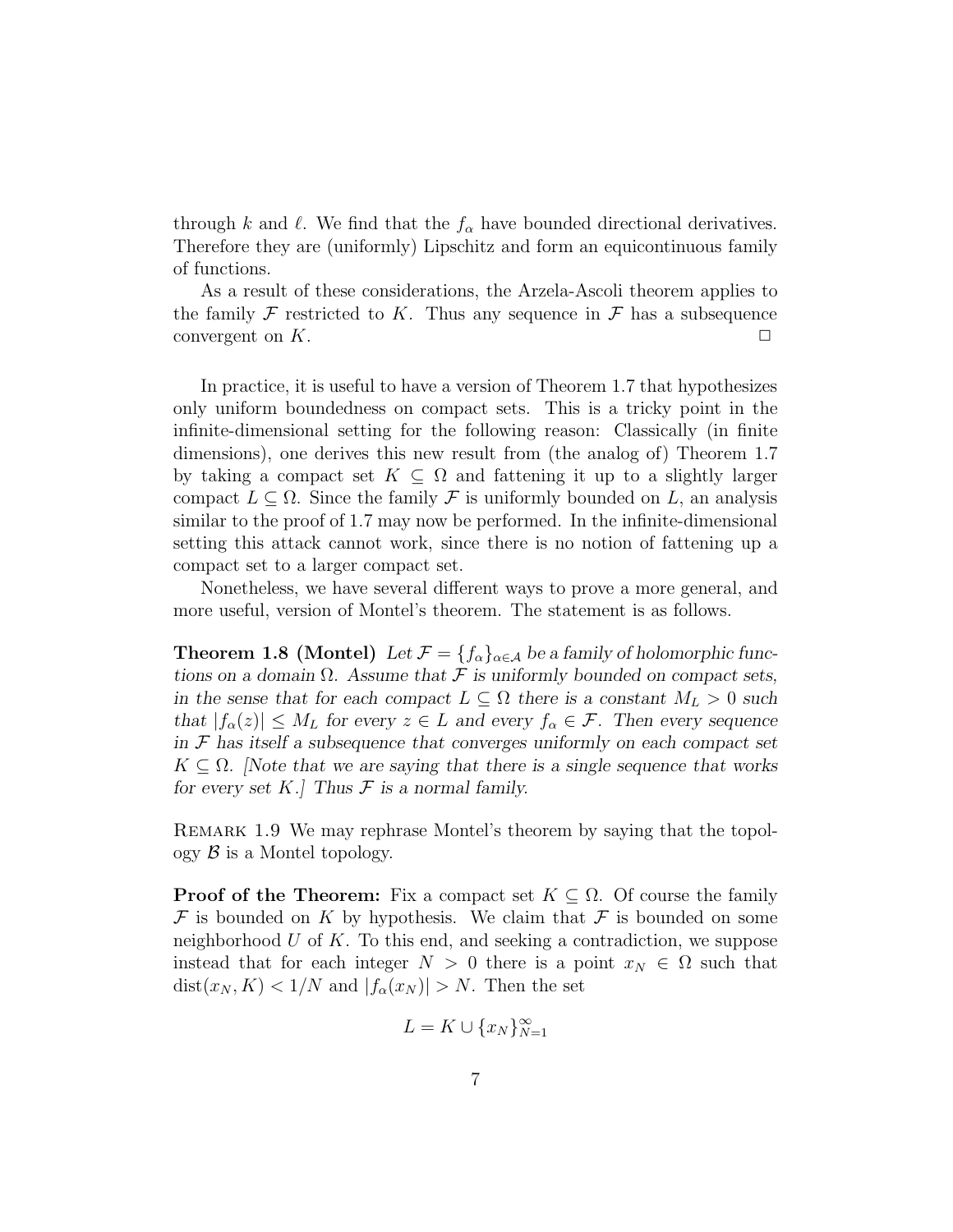is compact. So the family  $\mathcal F$  is bounded on L. But that contradicts the choice of the  $x_N$ .

We conclude that, for some  $N$ ,  $x_N$  does not exist. That means that there is a number  $N_0 > 0$  such that the family F is uniformly bounded on  $U \equiv \{x \in \Omega : dist(x, K) < 1/N_0\}.$  As a result, we may imitate the proof of Theorem 1.7, merely substituting U for  $\Omega$ .

Remark 1.10 We thank Laszlo Lempert for the idea of the proof of 1.8 just presented.

We now indulge in a slight digression, partly for interest's sake and partly because the argument will prove useful below. In fact we will provide a proof of Theorem 1.8 that depends on the Banach-Alaoglu theorem. This is philosophically appropriate, for it validates in yet another way that a normal families theorem is nothing other than a compactness theorem. After that we will sketch a proof that depends on the theory of currents.

#### Alternative (Banach-Alaoglu) Proof of Theorem 1.8:

For clarity and simplicity, we begin by presenting this proof in the complex plane C. The reader who has come this far will have no trouble adapting the argument to *finitely many* complex variable space  $\mathbb{C}^n$ . We provide a separate argument below for the infinite dimensional case.

Now fix a domain  $\Omega \subseteq \mathbb{C}$ . Let  $\mathcal{F} = \{f_{\alpha}\}_{{\alpha \in \mathcal{A}}}$  be a family of holomorphic functions on  $\Omega$  which is bounded on compact sets. Fix a piecewise  $C^1$  closed curve  $\gamma : [0,1] \to \Omega$ . Let  $\tilde{\gamma}$  denote the *image* of  $\gamma$ , which is of course a compact set in  $Ω$ . Consider the functions

$$
g_{\alpha} \equiv f_{\alpha}|_{\widetilde{\gamma}}.
$$

Then each  $g_{\alpha}$  is smooth on  $\tilde{\gamma}$  and the family  $\mathcal{G} \equiv \{g_{\alpha}\}_{{\alpha \in \mathcal{A}}}$  is bounded by some constant M. So we may think of  $\mathcal{G} \subseteq L^{\infty}(\tilde{\gamma})$  as a bounded set. Since  $L^{\infty}(\tilde{\gamma})$ is the dual of  $L^1(\tilde{\gamma})$ , we may apply the Banach-Alaoglu theorem to extract a subsequence (which we denote by  ${g_i}$  for convenience) that converges in the weak-∗ topology. Call the weak-∗ limit function g.

Now fix a point  $z$  that lies in the interior, bounded component of the complement of  $\tilde{\gamma}$ . Of course the function

$$
t \longmapsto \frac{\gamma'(t)}{\gamma(t) - z}
$$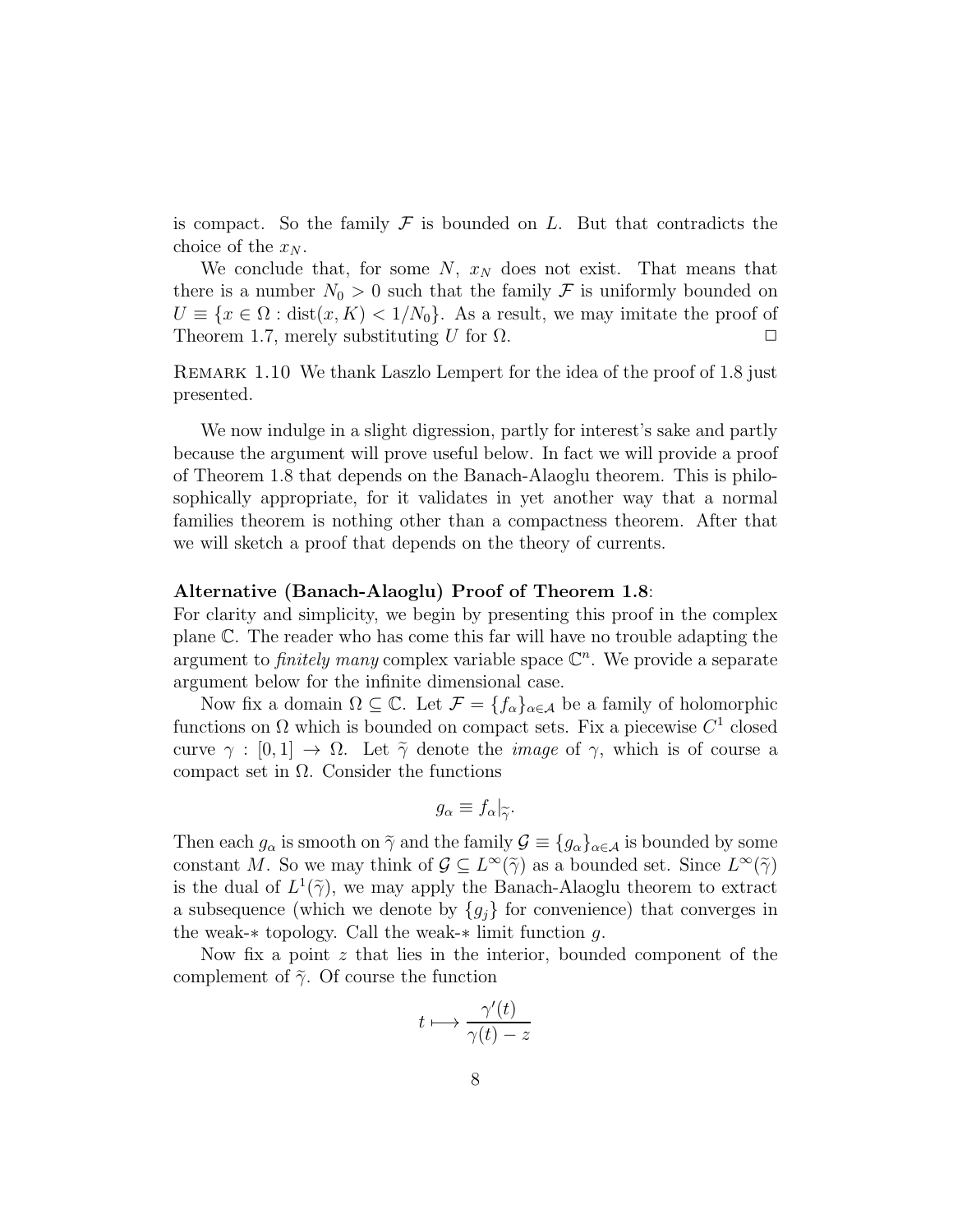lies in  $L^1(\tilde{\gamma})$ . So, by weak-\* convergence and the Cauchy integral formula, we know that

$$
g_j(z) \equiv \frac{1}{2\pi i} \oint_\gamma \frac{g_j(\zeta)}{\zeta - z} d\zeta \to \frac{1}{2\pi i} \oint_\gamma \frac{g(\zeta)}{\zeta - z} d\zeta \equiv G(z) .
$$

Here the last equality *defines* the function G.

So we see that the functions  $g_j$ , which of course must agree with  $f_j$  at points inside the curve  $\gamma$ , tend pointwise to the function  $G$ ; and the function G is perforce holomorphic inside the image curve  $\tilde{\gamma}$ . We will show that in fact the convergence is uniform on compact sets inside of  $\tilde{\gamma}$ .

So fix a compact set K that lies in the bounded open set interior to  $\tilde{\gamma}$ . Fix a piecewise  $C^1$ , simple, closed curve  $\gamma^*$  whose image is disjoint from, and lies inside of,  $\tilde{\gamma}$ , and which surrounds K. Let  $\eta > 0$  be the distance of K to  $\widetilde{\gamma^*}$ , the image of  $\gamma^*$ . Now fix a small  $\epsilon > 0$  (here  $\epsilon$  should be smaller than the length of  $\gamma^*$ ). Choose a set  $E \subseteq \widetilde{\gamma^*}$  such that E has linear measure less than  $\epsilon$  and so that (by Lusin's theorem)

$$
|g_j(\zeta) - g(\zeta)| < \epsilon
$$

when j is sufficiently large  $(j > N$ , let us say) and  $\zeta \in \widetilde{\gamma^*} \setminus E$ .

Then, for  $j, k > N$  and  $z \in K$  we have

$$
|g_j(z) - g_k(z)| \leq \frac{1}{2\pi} \int_{c_E} \left| \frac{g_j(\zeta) - g_k(\zeta)}{\zeta - z} \right| d|\zeta| + \frac{1}{2\pi} \int_E \left| \frac{g_j(\zeta) - g_k(\zeta)}{\zeta - z} \right| d|\zeta|
$$
  

$$
\leq \frac{1}{2\pi} \operatorname{length}(\widetilde{\gamma^*}) \frac{\epsilon}{\eta} + \frac{1}{2\pi} \cdot \epsilon \cdot \frac{2M}{\eta}.
$$

Since  $\epsilon > 0$  may be chosen to be arbitrarily small, we conclude that  $g_i \to g$ uniformly on the compact set  $K$ . That is what we wished to prove for the single compact set  $K$ .

We note that this proof may be performed when  $\gamma$  is a positively oriented curve describing *any* square inside  $\Omega$  with sides parallel to the axes, rational center, and rational side length. Of course it is always possible to produce the curve  $\gamma^*$  as the union of finitely many such curves. As a result, the usual diagonalization procedure may be formed over these countably many curves, producing a single subsequence that converges uniformly on any compact set in  $\Omega$  to a limit function  $G$ .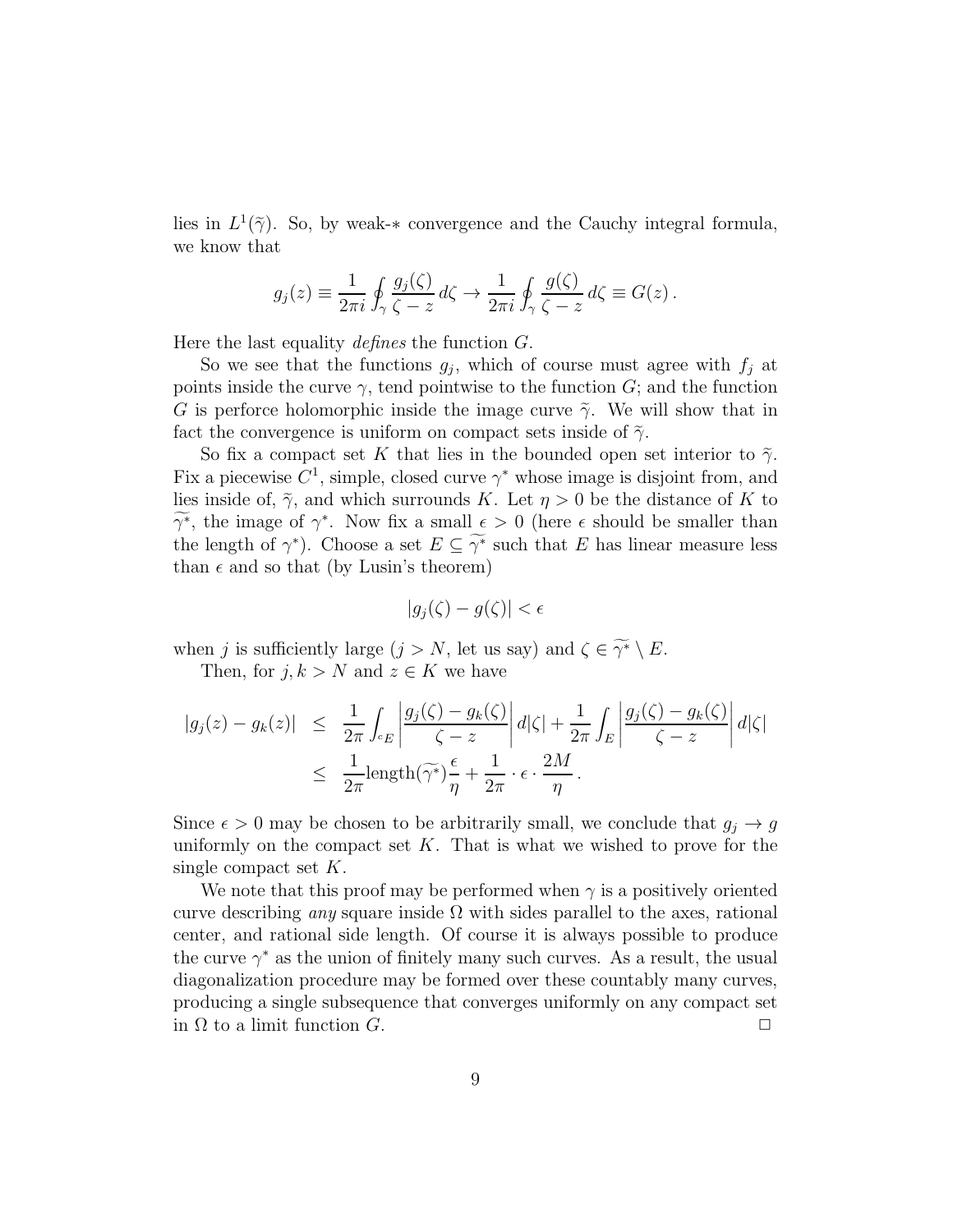#### Alternative (Currents) Proof of Theorem 1.8 for Separable Banach Spaces:

We refer to the very interesting paper [ALM] of Almgren. That paper gives a characterization of the dual of the space of all k-dimensional, real, rectifiable currents in  $\mathbb{R}^N$ . Remarkably, Almgren's proof uses both the Continuum Hypothesis and the Axiom of Choice. An examination of Almgren's proof reveals that the arguments are also valid when  $\mathbb{R}^N$  is replaced by any separable Banach space. We take that result for granted, and leave it to the reader to check the details in [ALM].

Accepting that assertion, we see that the hypothesis of uniform boundedness of a family  $\mathcal F$  of holomorphic functions on compact subsets of a domain  $\Omega$  in a separable Banach space X can be interpreted as a boundedness statement about one-dimensional holomorphic currents. Specifically, let  $\mathcal F$  be a family of holomorphic functions on a domain  $\Omega \subseteq X$ , and assume that F is bounded on compact subsets of  $\Omega$ . As we have seen (proof of Theorem 1.8), it follows that if  $K \subseteq \Omega$  is any compact set then there is a small neighborhood U of K, with  $K \subset\subset U \subseteq \Omega$ , such that F is bounded on U. As a result, we may apply Cauchy estimates to see that if  $\mathcal{F} = \{f_\alpha\}_{\alpha \in \mathcal{A}}$  then  $\mathcal{F}' = \{\partial f_\alpha\}_{\alpha \in \mathcal{A}}$ is bounded on  $K$ . But then, by the generalization of Almgren's theorem to infinite dimensions, we may think of  $\mathcal{F}'$  as a bounded family in the dual of the space of 1-dimensional (complex) currents on  $\Omega$ . By the Banach-Alaoglu theorem, we may therefore extract from any sequence in  $\mathcal{F}'$  a weak- $*$  convergent subsequence. Call it, for convenience,  $\{f_i\}$ .

But now it is possible to imitate the first alternative proof of Theorem 1.8 as follows. Fix a closed, piecewise  $C^1$  curve  $\gamma : [0,1] \to \Omega$  that bounds an analytic disc **d** in  $\Omega$ . Think of the elements  $\partial f_i$  restricted to the image  $\tilde{\gamma}$  of this curve. They form a bounded family in  $L^{\infty}(\tilde{\gamma})$ . Thus the first alternative proof may be imitated, step by step, to produce a limit holomorphic function on the analytic disc d. In fact we may even take the argument a step further. We may look at any k-dimensional slice of  $\Omega$  and use the Bochner-Martinelli kernel instead of the 1-dimensional Cauchy kernel to find that there is a uniform limit on any compact subset of any k-dimensional slice of  $\Omega$ . This produces the required limit function G for the subsequence  $f_j$ . [Note that, because we are assuming the space to be separable, we can go further an even extract a subsequence that converges on every compact subset. More will be said about this point in the next remark and in what follows.  $\Box$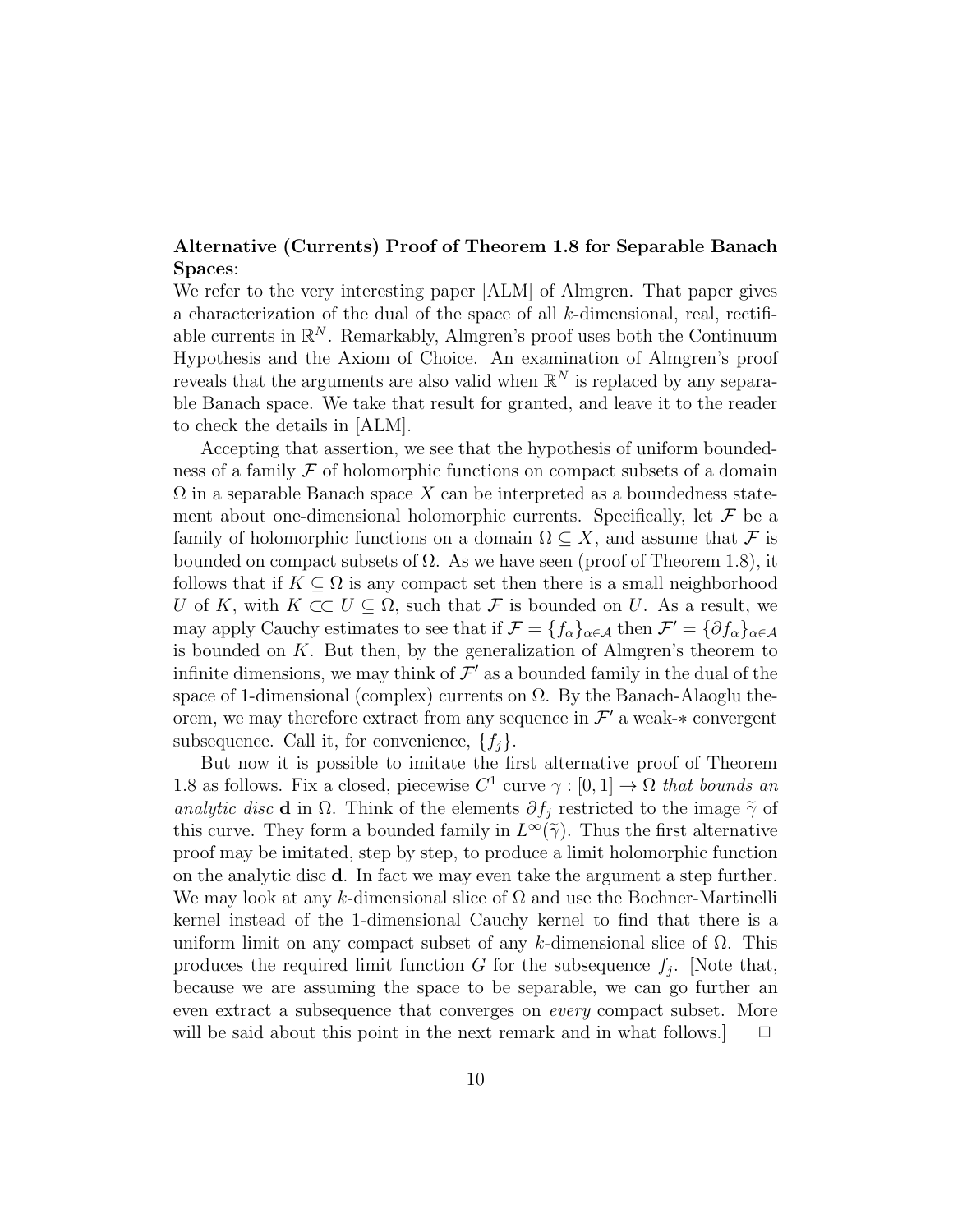REMARK 1.11 This last is still not the optimal version of what we usually call Montel's theorem. In the classical, finite-dimensional formulation of Montel's result we usually derive a single subsequence that converges uniformly on every compact set. The question of whether such a result is true in infinite dimensions is complicated by the observation that it is no longer possible, in general, to produce a sequence of sets  $K_1 \subset\subset K_2 \subset\subset \cdots \subset\subset X$ for our Banach space  $X$  with the property that each compact subset of  $X$ lies in some  $K_j$ . In fact the full-bore version of Montel's theorem, as just described, is false. The next example of Y. Choi illustrates what can go wrong.

EXAMPLE 1.12 Consider the Banach space  $X = \ell^{\infty}$ . Let

$$
e_j = (0, \ldots, 0, 1, 0, \ldots),
$$

in which all components except the  $j<sup>th</sup>$  are zero. Let  $e_j^*: X \to \mathbb{C}$  be defined by

$$
e_j^* \left( \sum_{k=1}^{\infty} a_k e_k \right) = a_j.
$$

This function is obviously holomorphic. However, the sequence  ${e_j^*}$  does not have a subsequence that converges uniformly on compact subsets. To see this, let us assume to the contrary that  ${e_{j_m}^*}_{m=1}^{\infty}$  is a subsequence that converges uniformly on compact subsets. Then in particular it should converge on singleton set consisting of the point p that is given by

$$
\mathbf{p} = \sum_{m=1}^{\infty} (-1)^m e_{j_m} . \tag{1}
$$

But,  $e_{j_m}^*(\mathbf{p}) = (-1)^m$ , and this sequence of scalars does not converge.

It should be noted that this example can be avoided if we demand in advance that the Banach space  $X$  be separable. One simply produces a countable, dense family of open balls, extracts a convergent sequence for each such ball, and then diagonalizes as usual. Mujica [MUJ], in his treatment of normal families, achieves the full result by adding a hypothesis of pointwise convergence.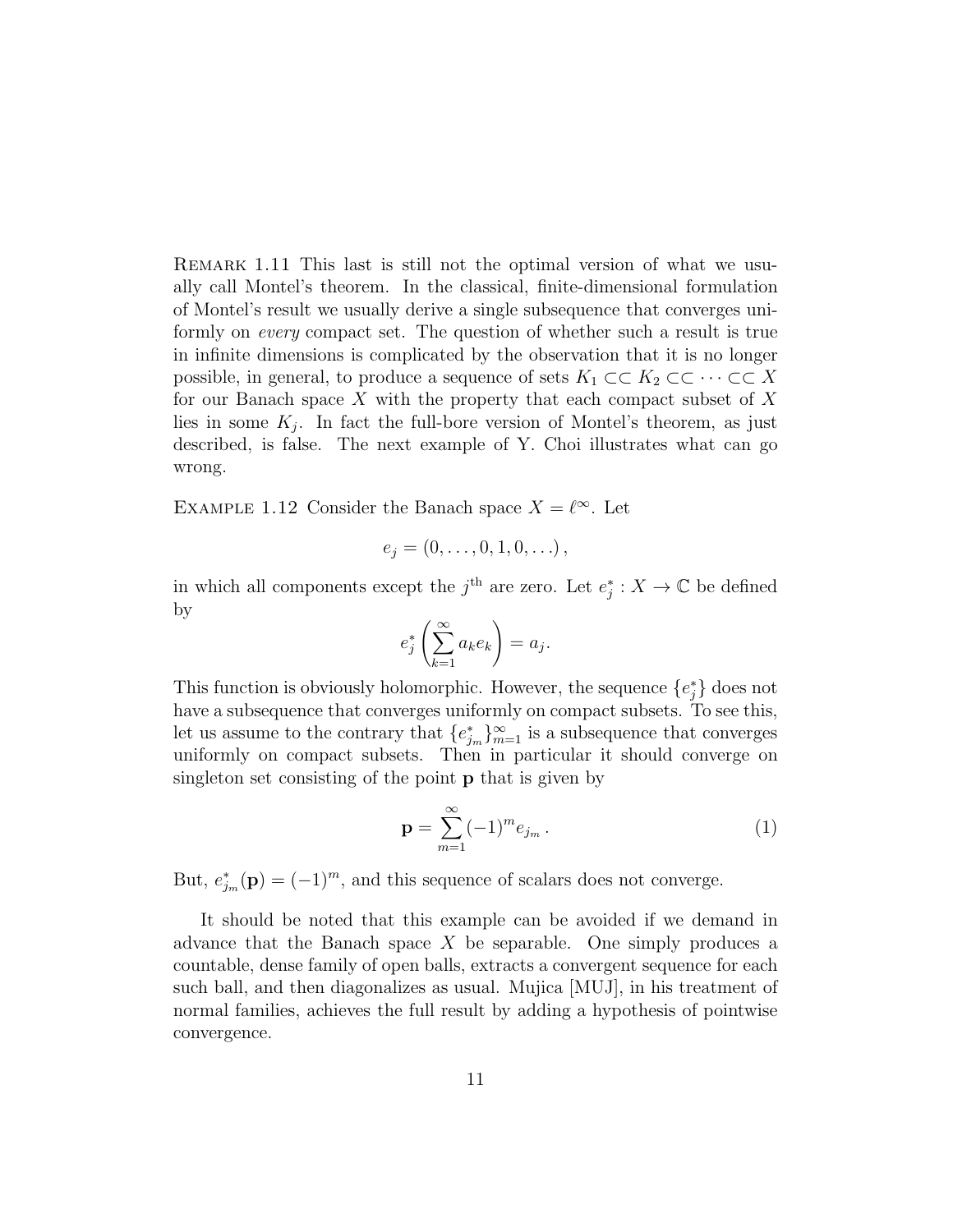**Proposition 1.13** (p. 74,  $[MUJ]$ ) Let U be a connected open subset of a separable Banach space X and let  $\{f_n: U \to \mathbb{C}\}_{n=1,2,...}$  be a bounded sequence of holomorphic functions in the compact-open topology. Suppose also that there exists a non-empty open subset V of U such that the sequence  $\{f_n(x)\}_n$ converges in  $\mathbb C$  for every  $x \in V$ . Then, the sequence  $\{f_n\}_n$  converges to a holomorphic function of U uniformly on every compact subset of U.

Now we turn our attention to characterizations of normal families that depend on invariant metrics. In what follows, we shall make use of the Kobayashi metric on a domain  $\Omega \subseteq X$ . It is defined as follows: If  $p \in \Omega$  and  $\xi \in X$  is a direction vector then we set

$$
F_K^{\Omega}(p;\xi) = \inf \left\{ \frac{\|\xi\|}{\|\varphi'(0)\|} \mid \varphi: D \to \Omega, \varphi(0) = p, \varphi'(0) = \lambda \xi \text{ for some } \lambda \in \mathbb{R} \right\}.
$$

Here  $\|\cdot\|$  is the Euclidean norm.

One of the most useful characterizations of normal families, and one that stems naturally from invariant geometry, is Marty's criterion. We now establish such a result in the infinite dimensional setting.

**Proposition 1.14** *Let* X *be a Banach space.* Let  $\Omega \subseteq X$  *be a domain* and let  $\mathcal{F} = \{f_{\alpha}\}_{{\alpha \in \mathcal{A}}}$  be a family of holomorphic functions. The family  $\mathcal{F}$  is *normal if and only if there is a constant* C *such that, for each (unit) direction* ξ*,*

$$
\frac{|D_{\xi}f_{\alpha}(z)|}{1+|f_{\alpha}(z)|^2} \leq C \cdot F_K^{\Omega}(z;\xi).
$$

*Here*  $D_{\xi}$  *denotes the directional derivative in the direction*  $\xi$ *.* 

Proof: The proof follows standard lines. See the proof of Proposition 1.3 in [CIK, p. 306].  $\Box$ 

We next present a rather natural characterization of normal families that relates the situation on the ambient space to that on one-dimensional slices (more aptly, one-dimensional analytic discs):

**Proposition 1.15** *Let* X *be a Banach space. Let*  $\Omega \subseteq X$  *be a domain and* let  $\mathcal{F} = \{f_{\alpha}\}_{{\alpha \in \mathcal{A}}}$  be a family of holomorphic functions. The family  $\mathcal{F}$  is *normal if and only if the following condition holds:*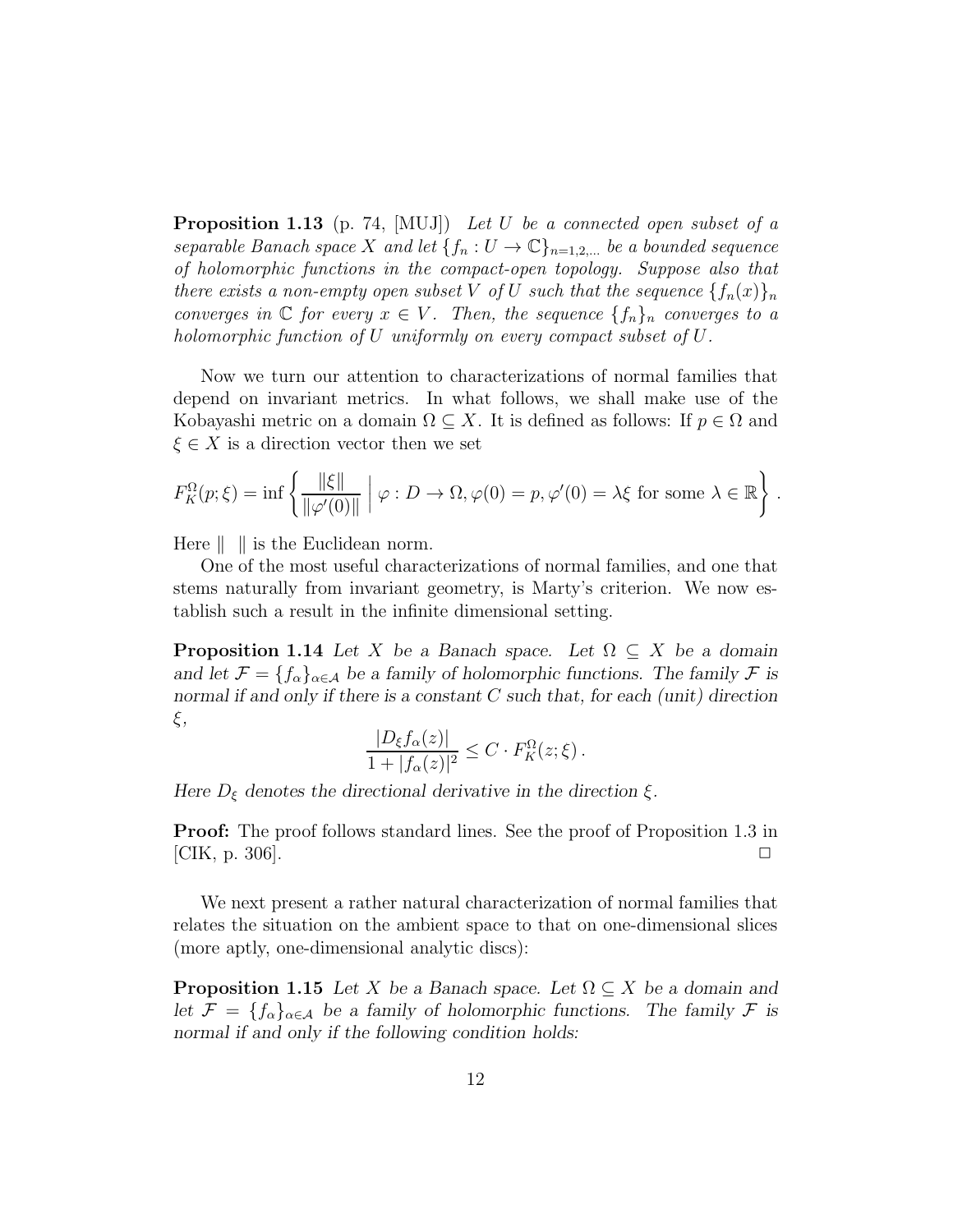*For each sequence*  $\varphi_j : D \to \Omega$  *of holomorphic mappings and each sequence of indices*  $\alpha_j \in \mathcal{A}, j = 1, 2, \ldots$ , the family  $f_{\alpha_j} \circ \varphi_j$  is *normal on the unit disc* D*.* (∗)

**Proof:** The implication " $\mathcal F$  normal  $\Rightarrow$  (\*)" is immediate from Marty's characterization of normal families.

For the converse, notice that if Condition (∗) holds then, for each sequence  $\varphi_j$  of mappings and each collection  $f_{\alpha_j}$  the compositions  $f_{\alpha_j} \circ \varphi_j$  satisfy the conclusion of Marty's theorem:

$$
\frac{[f_{\alpha_j} \circ \varphi_j]'(\zeta)}{1+|f_{\alpha_j} \circ \varphi_j|^2} \le C \cdot \frac{1}{1-|\zeta|^2}.
$$

Here the constant C depends in principle on the choice of  $\varphi_i$  and also on the choice of  $f_{\alpha_j}$ . But in fact a moment's thought reveals that the choice of C can be taken to be independent of the choice of these mappings, otherwise there would be a sequence for which  $(\star)$  fails (this is just an exercise in logic).

But then, using the chain rule, we may conclude that Marty's Criterion for holomorphic families on a Banach space holds for the family  $\mathcal F$  (see also the proof of Proposition 1.4 in [CIK, p. 307]). As a result,  $\mathcal F$  is normal.  $\Box$ 

# 2 Other Characterizations of Normality

It is an old principle of Bloch, enunciated more formally by Abraham Robinson and actually recorded in mathematical notation by L. Zalcman (see [ZAL1]), that any "property" that would tend to make an entire function constant would also tend to make a family of functions normal. Zalcman's formulation, while incisive, is rather narrowly bound to the linear structure of Euclidean space. The paper [ALK] finds a method for formulating these ideas that will even work on a manifold. Unfortunately, we must note that the paper [ALK] has an error, which was kindly pointed out to us by the authors of [HTT]. We shall include their correct formulation of the theorem, and also provide an indication of their proof.

**Proposition 2.1** *Let* X *be a separable Banach space and let*  $\Omega \subseteq X$  *be a hyperbolic domain (i.e., a domain on which the Kobayashi metric is nondegenerate).* Let Y be another separable Banach space. Let  $\mathcal{F} = \{f_{\alpha}\}_{{\alpha \in \mathcal{A}}} \subseteq$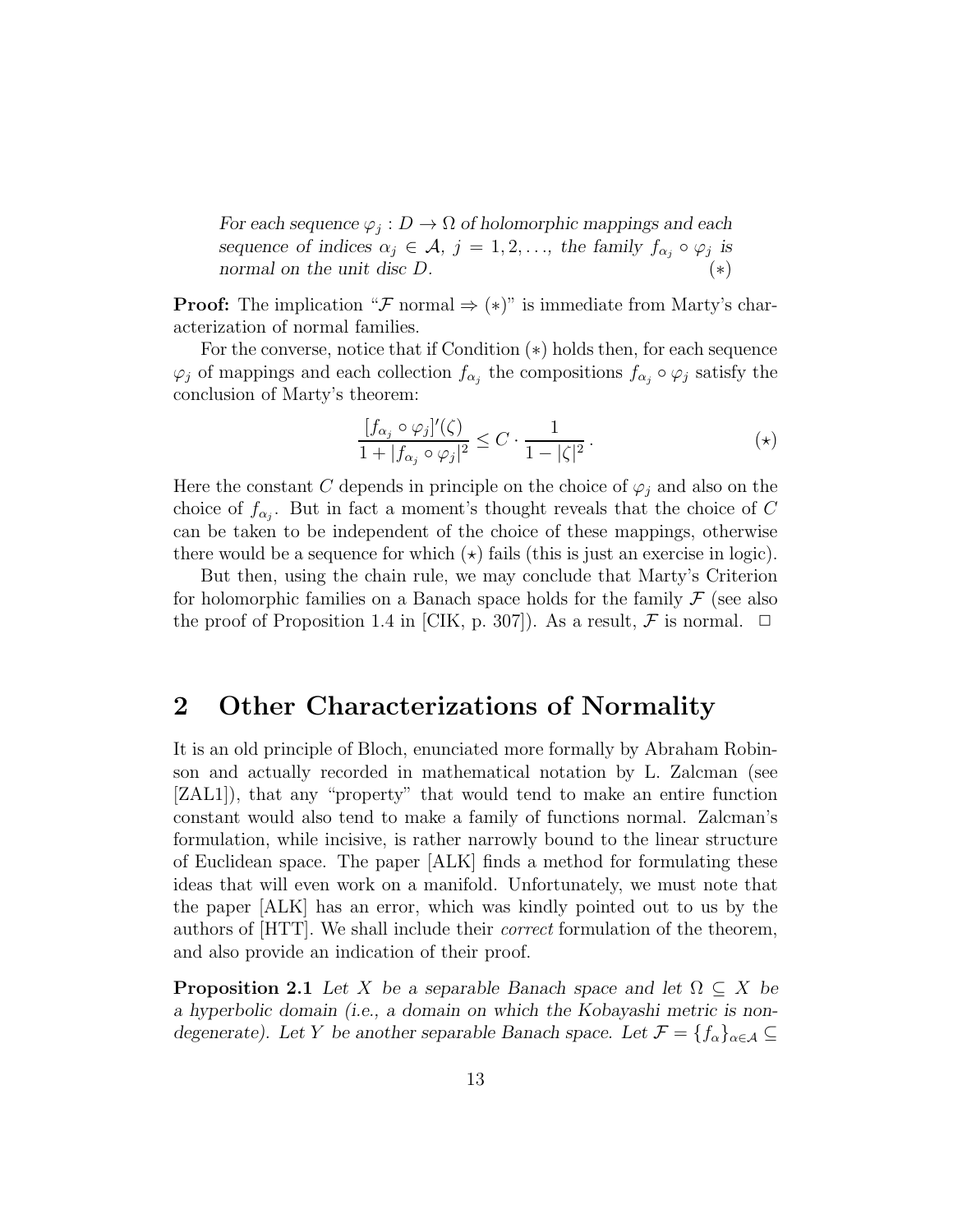*Hol*( $\Omega$ ,  $Y$ )*.* The family  $\mathcal F$  is not normal if and only if there exists a sequence  $\{p_j\} \subseteq \Omega$  with  $p_j \to p_0 \in \Omega$ , a sequence  $f_j \in \mathcal{F}$ , and  $\{\rho_j\} \subseteq \mathbb{R}$  with  $\rho_j > 0$ *and*  $\rho_j \rightarrow 0$  *such that* 

$$
g_j(\xi) = f_j(p_j + \rho_j \xi), \quad \xi \in X
$$

*satisfies one of the following assertions:*

- (i) The sequence  ${g_j}_{j\geq 1}$  is compactly divergent on  $\Omega$ ;
- (ii) *The sequence*  ${g_j}_{j\geq1}$  *converges uniformly on compact subsets of*  $\Omega$  *to a* non-constant holomorphic mapping  $g : \Omega \to Y$ .

REMARK 2.2 The error in  $|ALK|$  is that the authors did not take into account the compactly divergent case in the theorem. Consider the example (also from [HTT]) of the family  $\mathcal F$  of mappings  $f_j: D \to \mathbb C^2$  given by

$$
f_j(\zeta) = (\alpha_j, \zeta) \,,
$$

where  $1 > \alpha_j > 0$  and  $\alpha_j \to 0$ . Then the family F is not normal, but F also does not satisfy the conclusions of part (ii) of Proposition 2.1 above, which is the sole conclusion of the Aladro/Krantz theorem.

Sketch of the Proof of Proposition 2.1: We first need a definition. We say that a non-negative, continuous function  $E$  defined on the tangent bundle  $TY$  if a length function if it satisfies

- (a)  $E(v) = 0$  iff  $v = 0$ ;
- (b)  $E(\alpha v) = |\alpha| E(v)$  for all  $\alpha \in \mathbb{C}$  and all  $v \in TX$ .

Now we have: Let  $\mathcal{F} \subseteq \text{Hol}(\Omega, Y)$ . Then

(1) If  $\mathcal F$  is normal then, for each length function  $E$  on  $Y$ , and for each compact subset K of  $\Omega$ , there is a constant  $c_K > 0$ such that

$$
E(f(z), df(z)\xi) \le c_K \cdot ||f|| \quad \text{for all } z \in K, \xi \in X \setminus \{0\}, f \in \mathcal{F};
$$
  
(\*)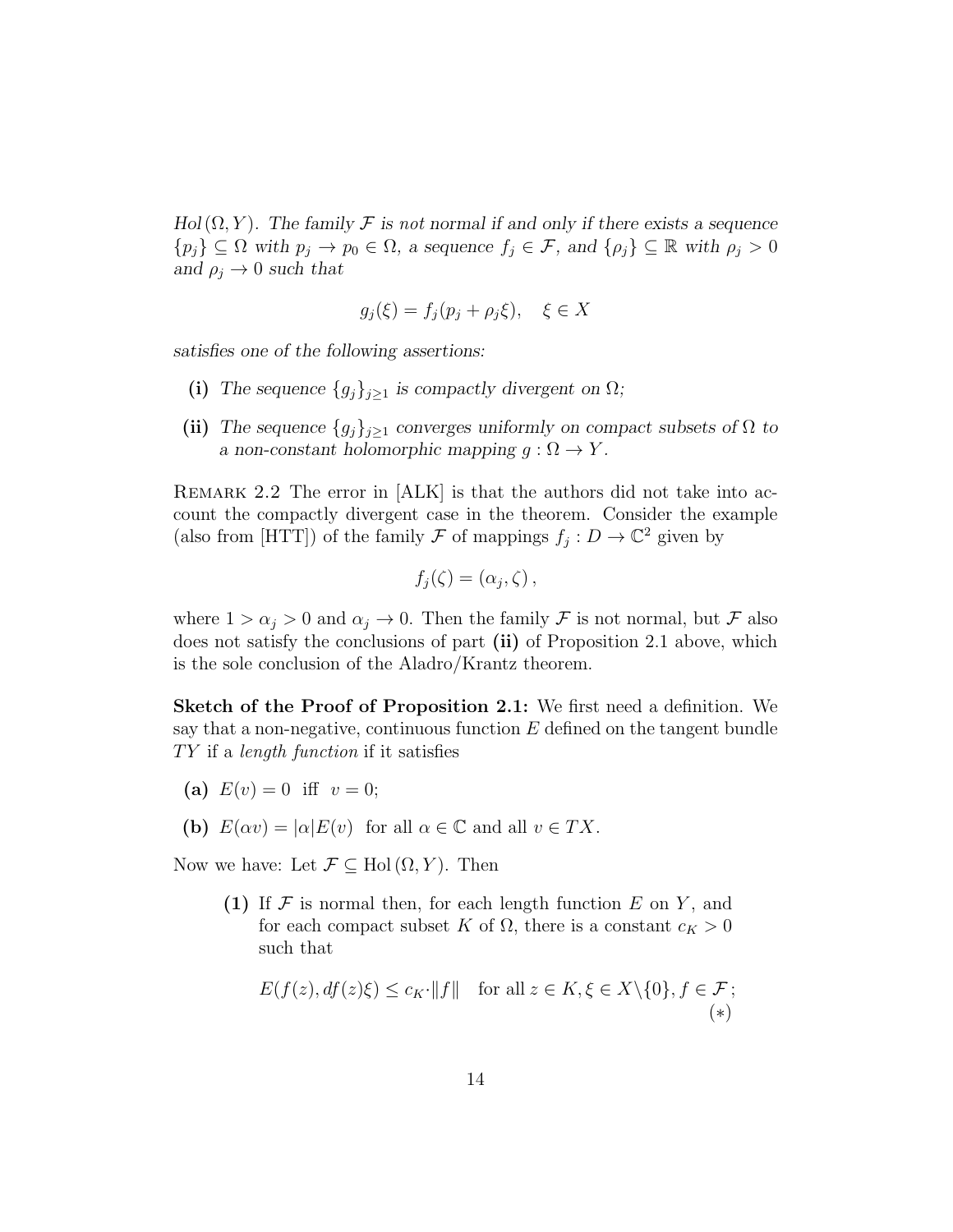(2) If Y is complete and the family  $\mathcal F$  is not compactly divergent and satisfies  $(*)$  then  $\mathcal F$  is normal.

This result is standard and can be found in [WU] or [HTT]. Now we treat the result by cases:

#### Necessity

Case 1. The family  $\mathcal F$  is compactly divergent. We treat this case in some details since it is new and does not appear in [ALK]. There is a sequence  $\{f_i\} \subseteq \mathcal{F}$  that is compactly divergent. Take  $p_0 \in \Omega$  and  $r_0 > 0$  such that  $B(p_0, r_0) \subset\subset \Omega$ . Take  $p_j = p_0$  for all  $j \geq 1$  and  $\rho_j > 0$ for all  $j \geq 1$  such that  $\rho_j \to 0^+$  and define

$$
g_j(\xi) = f_j(p_j + \rho_j \xi), \quad \text{all } j \ge 1.
$$

Observe that each  $g_j$  is defined on

$$
S_j = \left\{ \xi \in X : ||\xi|| \le R_j = \frac{1}{\rho_j} \text{dist}(p_0, \partial \Omega) \right\}.
$$

If  $K \subseteq X$  is compact and L is a compact subset of Y then there is an index  $j_0 \geq 1$  such that  $p_0 + \rho_j K \subseteq B(p_0, r_0)$  for all  $j \geq j_0$ . This implies that  $g_j(K) \subseteq f_j(\overline{B}(p_0, r_0))$  for each  $j \geq j_0$ . Since the sequence  $\{f_j\}$  is compactly divergent, there is an index  $j_1 > j_0$  such that  $f_j(B(p_0, r_0)) \cap L = \emptyset$  for all  $j \geq j_1$ . Thus  $g_j(K) \cap L = \emptyset$  for all  $j \geq j_1$ . This means that the family  $\{g_i\}$  is compactly divergent.

Case 2. The family  $\mathcal F$  is not compactly divergent. This follows standard lines, as indicated in [ALK].

#### **Sufficiency**

Case 1. The sequence  $g_j \to g$  with g not a constant function. By direct estimation, one shows that

$$
\lim_{j \to \infty} E(g_j(\xi), dg_j(\xi)(t)) = E(g(\xi), dg(\xi)(t)) = 0
$$

for  $\xi, t \in X$ . Hence  $g' \equiv 0$  and so g is constant, a clear contradiction. So the family  $\mathcal F$  cannot be normal.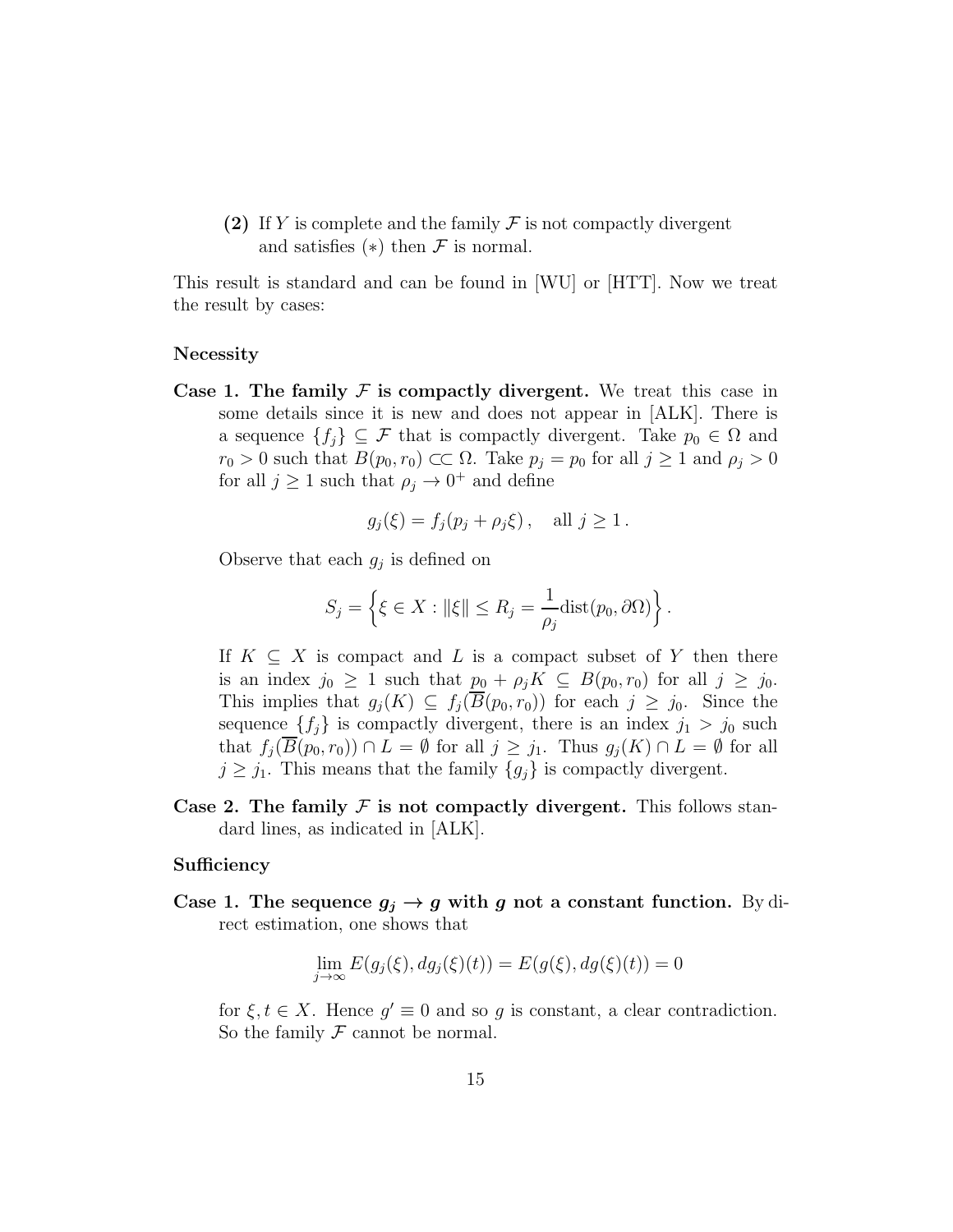Case 2. The sequence  ${g_j}$  is compactly divergent. We may assume that  $\{f_j\} \subseteq \mathcal{F}$  and  $f_j \to f$ . For  $\xi \in X$  we then have

$$
g_j(\xi) = f_j(p_j + \rho_j \xi) \to f(p_0) \in Y
$$

since  $\rho_j \to 0$ . This implies that the family  $\{g_j\}$  is not compactly divergent, a clear contradiction.

That completes our outline of the proof of Proposition 2.1.  $\Box$ 

Constantin Carathéodory produced a geometric characterization of normal families that is quite appealing (see [SCH, p. 68]). It has never been adapted even to finitely many complex variables. We take the opportunity now to offer an infinite dimensional version (which certainly specializes down to any finite number of dimensions).

We begin with a little terminology. Let  $\Omega_i$  be domains in a separable Banach space X. If some Euclidean ball  $B(0,r)$ ,  $r > 0$ , is contained in all the domains  $\Omega_j$ , then ker $\{\Omega_j\}$  is the largest domain containing 0 and so that every compact subset of ker $\{\Omega_j\}$  lies in all but finitely many of the  $\Omega_j$ . We say that  $\{\Omega_j\}$  converges to  $\Omega_0 \equiv \text{ker}\{\Omega_j\}$ , written  $\Omega_j \to \Omega_0$ , if every subsequence  $\{\Omega_{j_k}\}\$  of these domains has the property that ker $\{\Omega_{k_j}\} = \Omega_0$ .

**Theorem 2.3** Fix a separable Banach space X. Let  $\{f_n\}$  be a sequence *of univalent, holomorphic mappings from the unit ball*  $\mathbf{B} \subset X$  *to another separable Banach space* Y *with the properties that*

- 1.  $f_n(0) = 0$ ;
- *2.*  $\langle df_n(0)1, 1 \rangle > 0$ .

*[Here* **1** *is the unit vector*  $(1,0,0,\ldots)$ *.] Set*  $\Omega_n \equiv f_n(\mathcal{B})$ *,*  $n = 1,2,\ldots$  Then the  $f_n$  converge normally in  $\beta$  to a univalent function  $f$  if and only if

- *1.*  $\Omega_0 = \text{ker}\{\Omega_n\}$  *is hyperbolic and is not*  $\{0\}.$
- 2.  $\Omega_n \to \Omega_0$
- *3.*  $\Omega_0 = f(\mathcal{B})$ .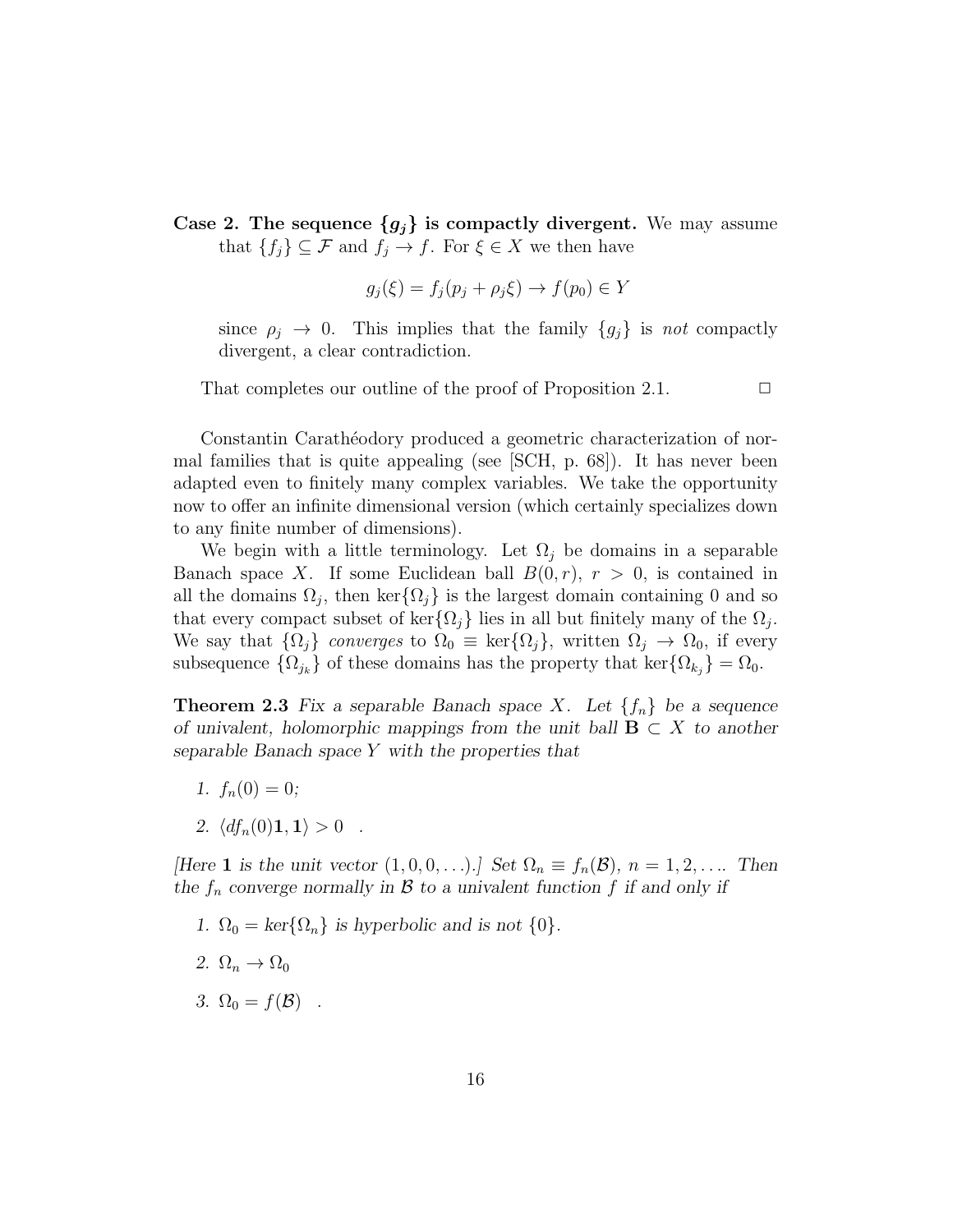**Sketch of Proof:** We first establish that it is impossible for ker $\{\Omega_n\} = \{0\}.$ Consider the Kobayashi metric ball  $\mathbf{B} = B_{\mathcal{B}}(0, 1)$ . Then

$$
f_n: B \to B_{\Omega_n}(0,1)\,,
$$

since of course each  $f_n$  will be a Kobayashi isometry onto its image. Assume that  $f_n \to f$  normally (i.e., uniformly on compact sets) in  $\mathcal{B}$ . Clearly, under the hypothesis that ker $\{\Omega_n\} = \{0\}$ , there is no  $\epsilon > 0$  such that  $b(0, \epsilon) \subseteq \Omega_n$ for *n* large. Here b denotes a Euclidean ball. Thus  $B_{\Omega_n}$  must shrink to a set with no interior. It follows that the sequence  $\{f_n\}$  collapses any compact subset of B to a set without interior. Thus  $df \equiv 0$  on B hence f is identically constant. Since  $f(0) = 0$ ,  $f \equiv 0$  (a clear contradiction).

Now we begin proving the theorem proper. Suppose that  $f_n \to f$  normally on  $\mathcal B$  with f univalent. Since, by the preceding paragraph, f is not identically 0, we may conclude that  $\Omega_0 = \ker(\Omega_n) \neq \{0\}.$ 

**CLAIM:** 
$$
f(\mathcal{B}) = \Omega_0
$$
.

It would follow from this claim that  $\Omega_0 \neq X$ , for if  $\Omega_0 = X$  then  $f^{-1} : X \to Y$  $\beta$  univalently, violating Liouville's theorem [MUJ, p. 39]. [It would also contradict the distance-decreasing property of the Kobayashi metric.] Since every subsequence of  $\{f_n\}$  converges to f, it follows that every subsequence of  $\{\Omega_n\}$  has kernel  $\Omega_0$ . We write  $\Omega_n \to \Omega_0$ .

#### SUBCLAIM I:  $f(\mathcal{B}) \subseteq \Omega_0$ .

For consider any closed metric ball  $\overline{B}(0, R) \subseteq f(\mathcal{B})$ . We may restrict attention to any finite-dimensional slice L of this ball, which will of course be compact. Then  $f_n$  $\Big|_L$  $\rightarrow f\Big|_{L}$ . Thus  $f_n$  $\Big|_{L\cap\partial\mathcal{B}}$  $\rightarrow f\Big|_{L\cap\partial\mathcal{B}}$ . As a result, for  $n$  large, we apply the argument principle to any curve in  $L \cap \partial \mathcal{B}$  to see that each value in  $f(\overline{B}(0,R))$  is attained just once by  $f_n$  for n large. But this just says that  $f(\mathcal{B}) \subseteq \Omega_0$ .

#### SUBCLAIM II:  $\Omega_0 \subseteq f(\mathcal{B})$ .

For consider  $\Omega_0 \neq \{0\}$ , and assume  $\Omega_0$  is hyperbolic. Let  $\Omega_n \to \Omega_0$ . If  $b(0, \epsilon) \subseteq \Omega_n$  for all n large, then

$$
\overline{b}(0,\epsilon) \subseteq B_{\Omega_n}(0,R) \subseteq \Omega_n
$$
 for *n* large.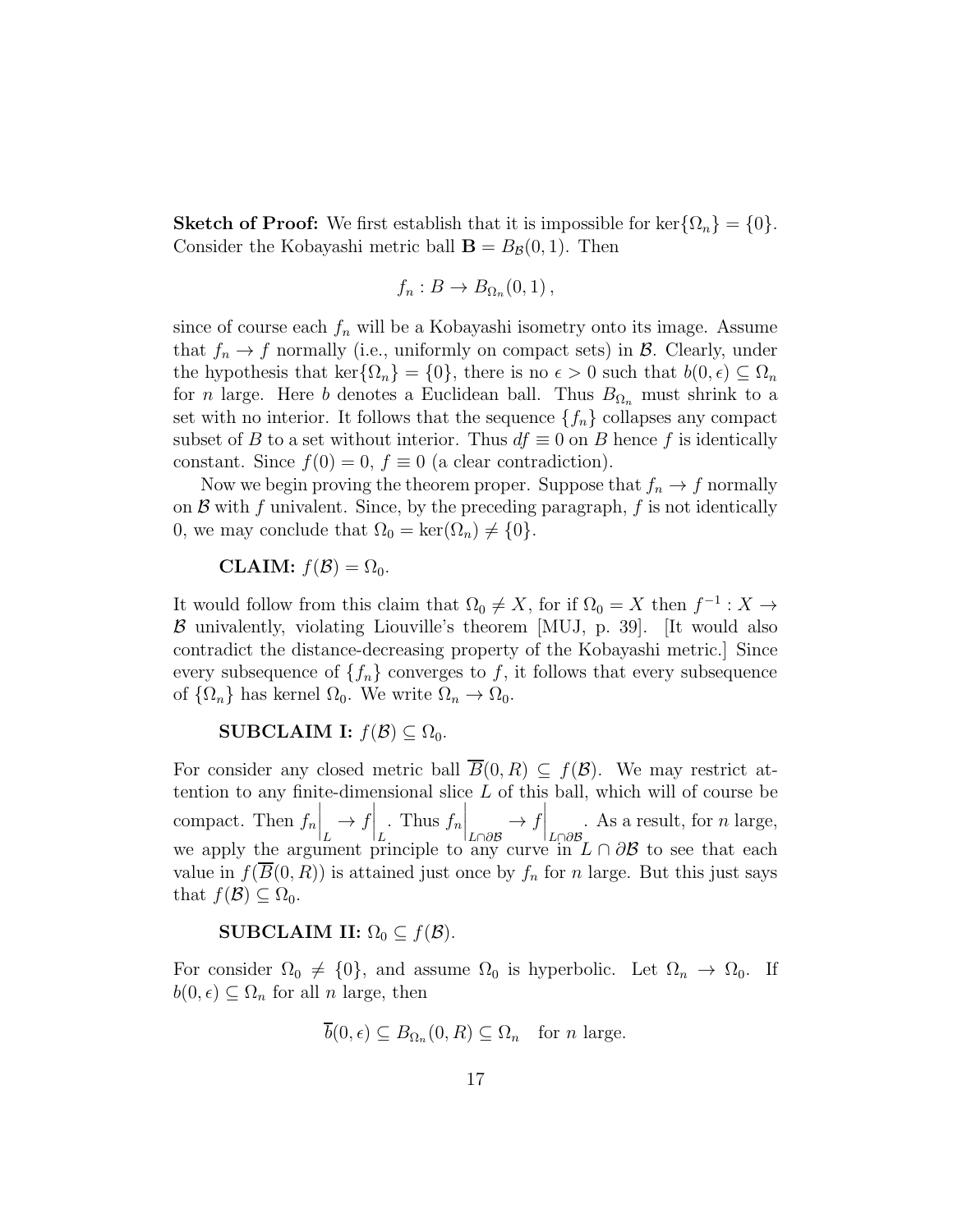So

$$
f_n: B_{\mathcal{B}}(0,R) \to B_{\Omega_n}(0,R) \supset b(0,\epsilon).
$$

Hence we have a bound from below on the eigenvalues of  $df_n$ .

Obversely, we also claim that the eigenvalues of  $df_n$  are bounded above. If not, then there exist (Euclidean) unit vectors  $\xi_n$  such that

$$
df_n(\xi_n)\to\infty.
$$

After a rotation and passing to a subsequence, we can assume that the  $\xi_n$ all point in the direction 1. The result would then be that  $\Omega_0$  cannot be hyperbolic, a contradiction.

Thus the  $\{f_n\}$  are locally bounded and  $\{f_n\}$  forms a normal family, as required. Thus some subsequence converges (by the argument principle) to a univalent f such that  $f(0) = 0$ .

### 3 A Budget of Counterexamples

We interrupt our story to provide some examples that exhibit the limitations of the theory of normal families in infinitely many variables.

Example 3.1 There is no Montel theorem for holomorphic mappings of infinitely many variables. Indeed, let **B** be the open unit ball in the Hilbert space  $\ell_2$ . Define

$$
\varphi_j(\{a_m\}) = \left(\frac{\sqrt{3/4a_1}}{1-a_j/2}, \frac{\sqrt{3/4a_2}}{1-a_j/2}, \ldots, \frac{\sqrt{3/4a_{j-1}}}{1-a_j/2}, \frac{a_j-1/2}{1-a_j/2}, \frac{\sqrt{3/4a_{j+1}}}{1-a_j/2}, \ldots\right).
$$

Then each  $\varphi_j$  is an automorphism of B.

Now fix an index j. Let  $K = K_j$  be the compact set  $\{(0, 0, \ldots, 0, \zeta, 0, \ldots, 0):$  $|\zeta| \leq c$ , where the non-zero entry is in the j<sup>th</sup> position and  $1/2 < c < 1$  is a constant. Define the point  $p \in K$  to be  $p = (0, 0, \ldots, 0, c, 0, \ldots)$ , where the non-zero entry is in the  $j<sup>th</sup>$  position. Then

$$
\sup_{K} \|\varphi_j - \varphi_k\| \ge \|\varphi_j(p) - \varphi_k(p)\| \ge \left|\frac{c - 1/2}{1 - c/2} - 0\right| = \left|\frac{2c - 1}{2 - c}\right| > 0.
$$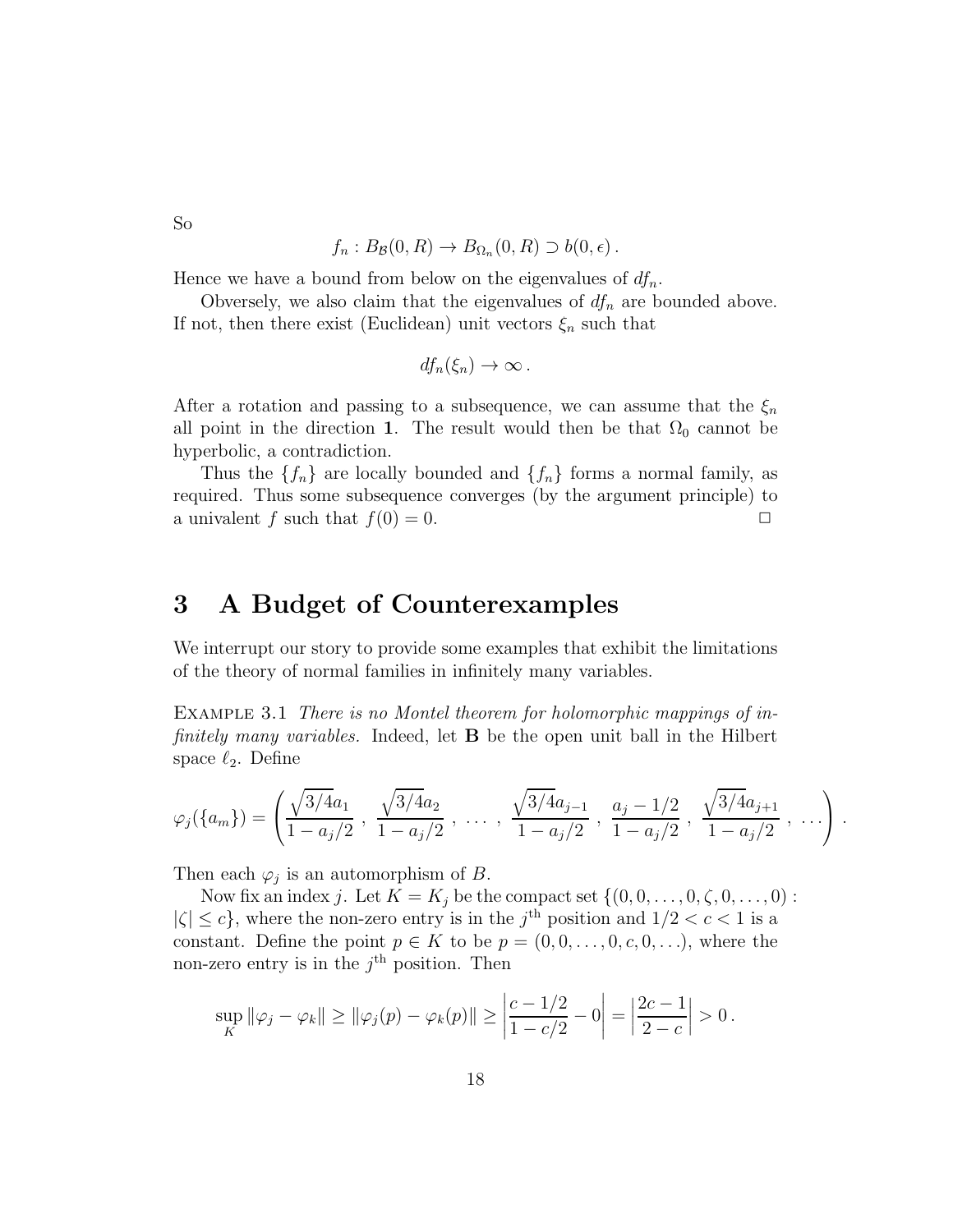As a result, we see that the sequence  $\{\varphi_i\}$  can have no convergent subsequence. It also cannot have a compactly divergent subsequence.  $\Box$ 

EXAMPLE 3.2 There are no taut domains in infinite dimensional space. First we recall H. H. Wu's notion of "taut". Let  $N$  be a complex manifold. We say that N is taut if, for every complex manifold  $M$ , the family of holomorphic mappings from  $M$  to  $N$  is normal. We now demonstrate that there are no such manifolds in infinite dimensions.

We begin by studying the ball **B** in the Hilbert space  $\ell_2$ . We let  $N = B$ and  $M = D$ , the disc in  $\mathbb C$  (in fact it is easy to see that, when testing tautness, it always suffices to take  $M$  to be the unit disc). Consider the mappings

$$
\varphi_j(\zeta) = \left(0, 0, \ldots, 0, \frac{1}{3} + \frac{\zeta}{4}, 0, \ldots, 0\right).
$$

Here the non-zero entry is in the  $j<sup>th</sup>$  position. Then

$$
|\text{image}(\varphi_j) - \text{image}(\varphi_k)| \ge \sqrt{\left(\frac{1}{12}\right)^2 + \left(\frac{1}{12}\right)^2} = \sqrt{\frac{1}{72}} > 0.
$$

Also

$$
dist(image(\varphi_j), \partial D) = \frac{5}{12} > 0.
$$

As a result, the sequence  $\{\varphi_j\}$  has no convergent subsequence and no compactly divergent subsequence.

Of course the same argument shows that there is no taut domain in Hilbert space, nor is there any taut Hilbert manifold.  $\Box$ 

Of course it should be noted that the Arzela-Ascoli theorem will fail for families of functions (mappings) taking values in an infinite dimensional space. For example, if X is the separable Hilbert space  $\ell_2$  and  $f_j: X \to X$ is given by  $f_j({x_j}) = x_j$  then the  $f_j$  are equicontinuous and equibounded on bounded sets, yet no compact set supports a uniformly convergent subsequence. Thus the preceding examples do not come as a great surprise.

It is worth noting that there are results for weak or weak-∗ normal families that can serve as a good substitute when the regular (or strong) Montel theorem fails. We explore some of these in Section 6.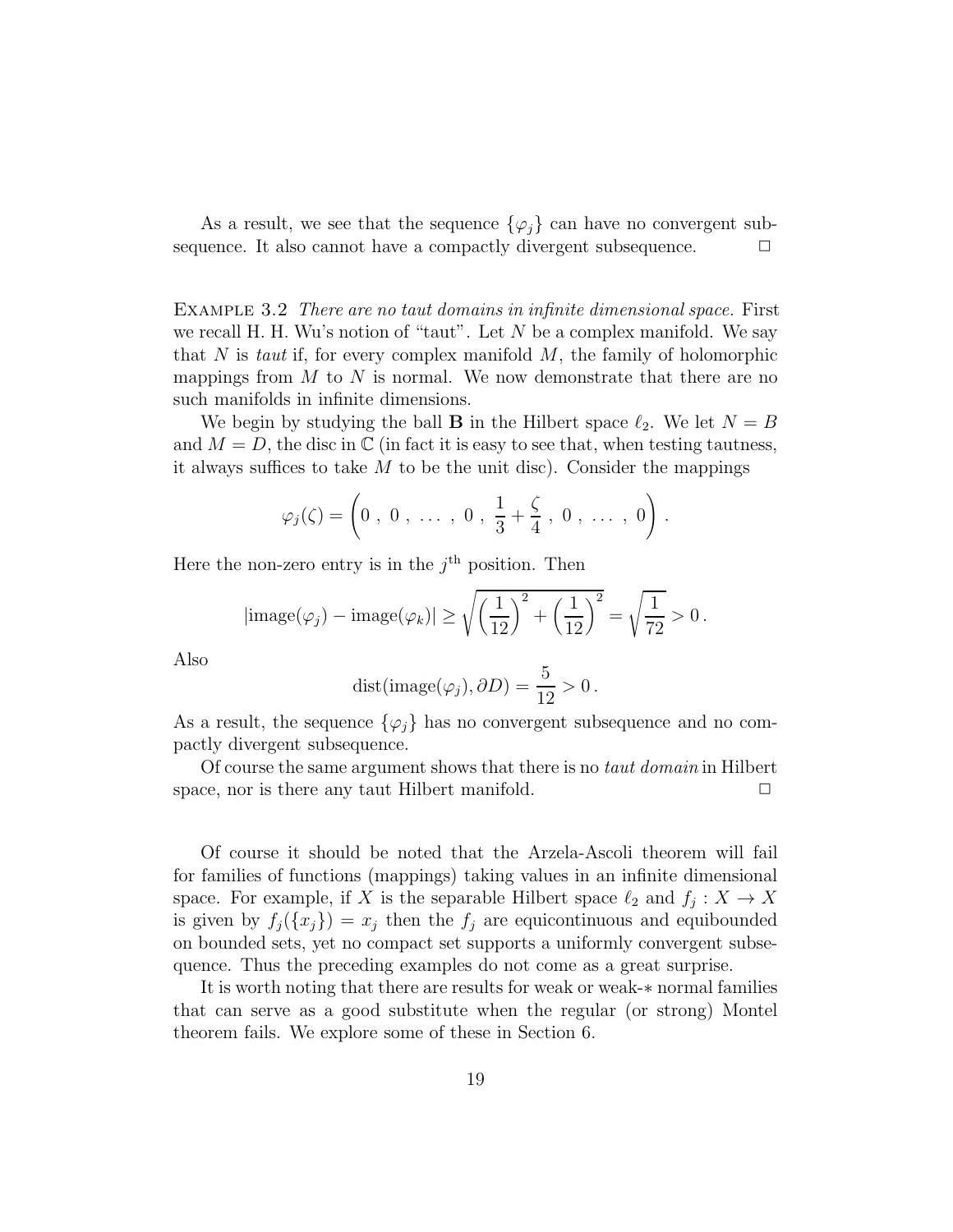## 4 Normal Functions

Normal functions were created by Lehto and Virtanen in [LEV] as a natural context in which to formulate the Lindelöf principle. Recall that the Lindelöf principle says this

**Theorem 4.1 (Lindelöf)** Let f be a bounded holomorphic function on the *disc* D*. If* f *has radial limit* ℓ *at a point* ξ ∈ ∂D *then* f *has non-tangential limit*  $\ell$  *at*  $\xi$ *.* 

Lehto and Virtanen realized that boundedness was too strong a condition, and not the natural one, to guarantee that Lindelöf's phenomenon would hold. They therefore defined the class of normal functions as follows:

**Definition 4.2** Let f be a holomorphic (meromorphic) function on the disc  $D \subseteq \mathbb{C}$ . Suppose that, for any family  $\{\varphi_i\}$  of conformal self-maps of the disc it holds that  $\{f \circ \varphi_m\}$  is a normal family. Then we say that f is a normal function.

Clearly a bounded holomorphic function, a meromorphic function that omits three values, or a univalent holomorphic function (all in one complex dimension) will be normal according to this definition.

Unfortunately, the original definition given by Lehto and Virtanen is rather limited. One-connected domains in  $\mathbb{C}^1$  have compact automorphism groups; finitely connected domains in  $\mathbb{C}^1$ , of connectivity at least two, have finite automorphism group. Generic domains in  $\mathbb{C}^n$ ,  $n \geq 2$ , even those that are topologically trivial, have automorphism group consisting only of the identity (such domains are called rigid). Thus, for most domains in most dimensions, there are not enough automorphisms to make a working definition of "normal function" possible. In [CIK], Cima and Krantz addressed this issue and developed a new definition of normal function. We now adapt that definition to the infinite dimensional case.

**Definition 4.3** Let X be a Banach space and let  $\Omega$  be a domain in X. A holomorphic function f on  $\Omega$  is said to be *normal* if

$$
\frac{|D_{\xi}f(z)|}{1+|f(z)|^2} \le C \cdot F_K^{\Omega}(z;\xi) \quad \text{for all } z \in \Omega, \xi \in X.
$$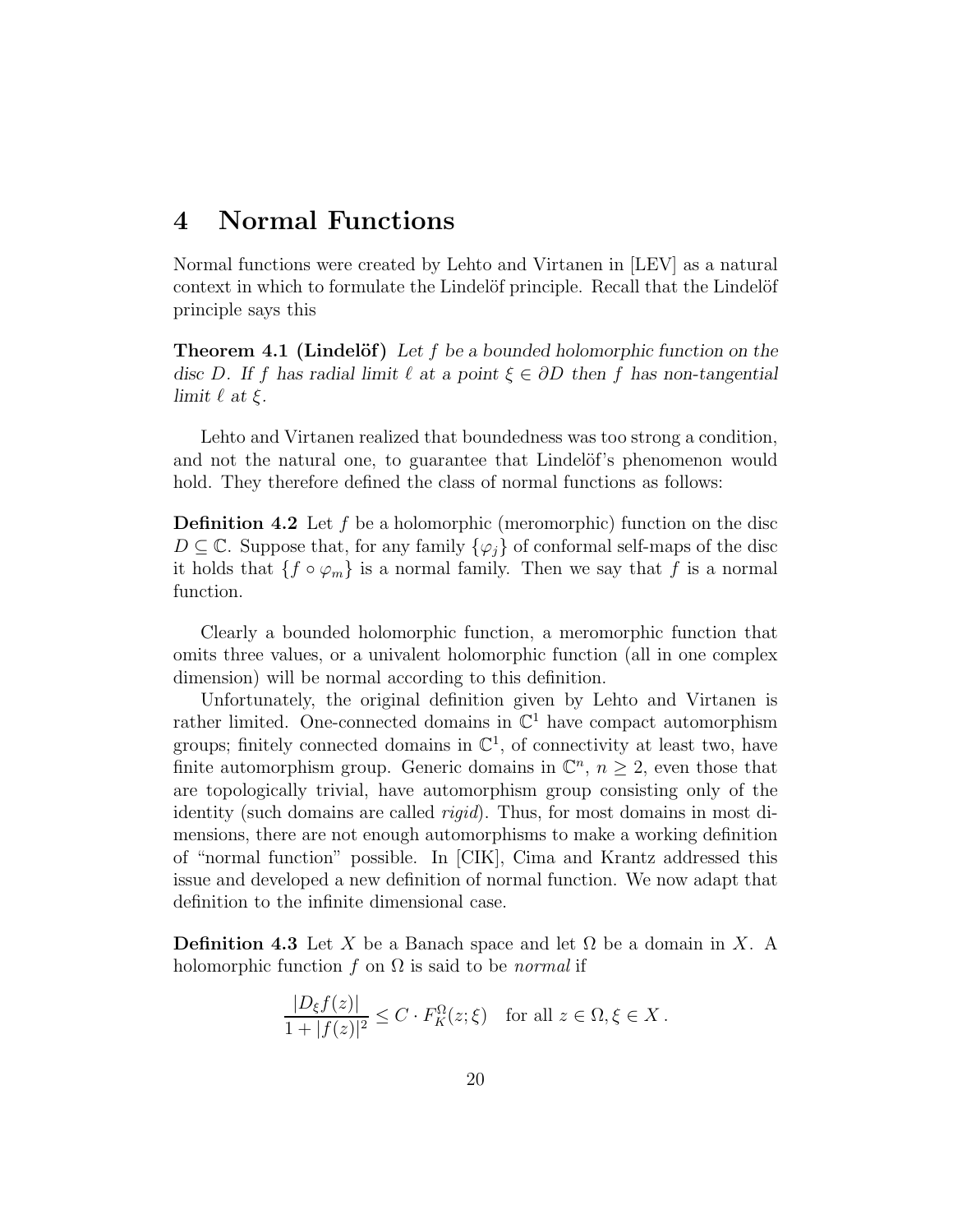Proposition 4.4 *Let* f *be a holomorphic function on a domain* Ω *in a Banach space* X. The function f is normal if and only if  $f \circ \varphi$  is normal for *each holomorphic*  $\varphi: D \to \Omega$ .

**Proof:** The proof is just the same as that in Section 1 of [CIK].  $\Box$ 

Remark 4.5 It is a straightforward exercise, using for example Proposition 3.4 (or Marty's characterization of normality), to see that a holomorphic or meromorphic function on the unit ball  $\bf{B}$  in a separable Hilbert space  $H$  is normal if and only if, for every family  $\{\varphi_{\alpha}\}_{{\alpha}\in\mathcal{A}}$  of biholomorphic self maps of B, it holds that  $\{f \circ \varphi_\alpha\}$  is a normal family.

Now let  $\mathbf{B} \subseteq X$  be the unit ball in a separable Banach space X. We define a holomorphic function f on  $\beta$  to be *Bloch* if

$$
||df(z)\xi|| \leq C \cdot F_K^{\Omega}(p;\xi)
$$

for every  $z \in \mathcal{B}$  and every vector  $\xi$ . Then it is routine, following classical arguments, to verify

Proposition 4.6 If f on B is a Bloch function then f is normal.

# 5 Different Topologies on Spaces of Holomorphic Functions

One way to view a "normal families" theorem is that it is a compactness theorem. But another productive point of view is to think of these types of results as relating different topologies on spaces of holomorphic functions. We begin our discussion of this idea by recalling some of the standard topologies, as well as a few that are more unusual.

The Compact-Open Topology In the language of analysis, this is the topology of uniform convergence on compact sets. Certainly in finitedimensional complex analysis this is, for many purposes, the most standard topology on general spaces of holomorphic functions. In infinite dimensions this topology is often too coarse (just because compact sets are no longer very "fat").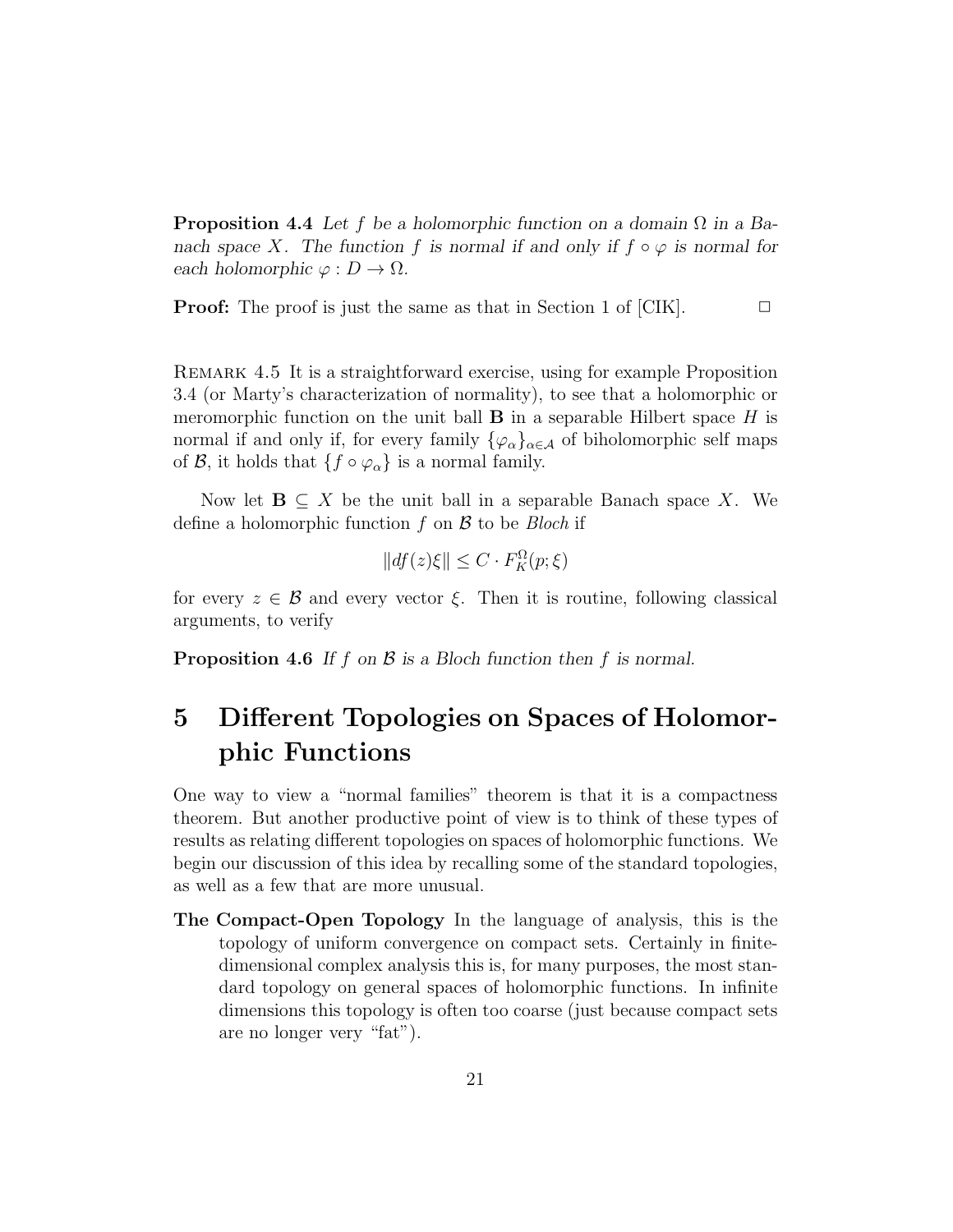- The Topology of Pointwise Convergence Here we say that a sequence  $f_j$  of functions or mappings converges if  $f_j(x)$  converges for each x in the common domain X of the  $f_j$ .
- The Weak Topology for Distributions Here we think of a space of holomorphic functions as a subspace of the space  $\mathcal E$  of testing functions for the compactly supported distributions. We say that a sequence  $f_i$  of holomorphic functions converges if  $\psi(f_i)$  converges for each such distribution  $\psi$ . Of course a similar definition can (and should) be formulated for nets.
- **The Topology of Currents** Let  $f_i$  be holomorphic functions and consider the 1-forms  $\partial f_j$ . Then we may think of these forms as *currents* lying in the dual of the space of rectifiable 1-chains; we topologize the  $\partial f_i$ accordingly.

# 6 A Functional Analysis Approach to Normal Families

In the classical setting of the unit disc  $D \subseteq \mathbb{C}$ , it is straightforward to prove that

$$
H^{\infty}(D) = \left(L^{1}(D)/\overline{H^{1}(D)}\right)^{*}.
$$
 (\*)

Thus  $H^{\infty}$  is a dual space in a natural way. Properly viewed, the classical Montel theorem is simply weak-∗ compactness (i.e., the Banach-Alaoglu theorem) for this dual space. Using the Cauchy integral formula as usual, one can see that convergence in the dual norm certainly dominates uniform convergence on compact subsets of the disc.

Alternatively, one can think of the elements of  $H^{\infty}(D)$ , with D the disc, as the collection of all operators (by multiplication) on  $H<sup>2</sup>$  that commute with multiplication by z. This was Beurling's point of view. The operator topology turns out to be equivalent (although this is non-trivial to see) to the weak-∗ topology as discussed in the last paragraph, and this in turn is equivalent to the classical sup-norm topology on  $H^{\infty}$ .

The classical arguments go through to show that there is still a Beurling theorem on the unit ball in Hilbert space. It is a purely formal exercise to verify that  $(\star)$  still holds on the unit ball in  $\ell_2$ , our usual separable Hilbert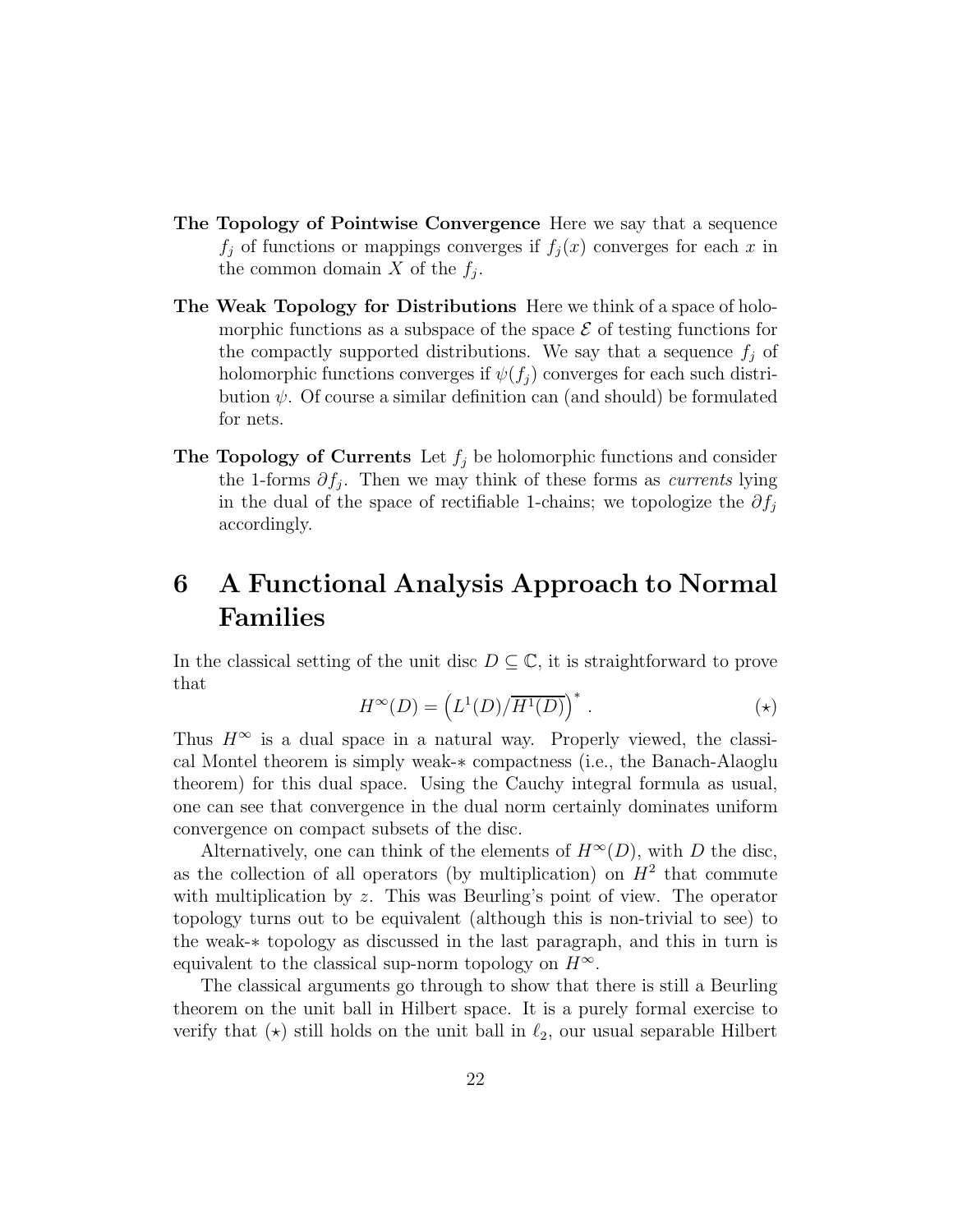space. As a result, one can think of the Montel theorem even in infinite dimensions either in the operator topology or as an application of the Banach-Alaoglu theorem to  $H^{\infty}$ , thought of as a dual space.

Now we would like to present an effective weak-normal family theorem in the context.

Let Z be a Banach space and let  $Y = Z^*$  be its dual Banach space. Let  $\Omega$  be an open subset of a Banach space X and let  $\mathcal{O}(\Omega, Y)$  be the set of all holomorphic mappings from  $\Omega$  into Y. Then we consider the topology on  $\mathcal{O}(\Omega, Y)$  generated by the sub-basic open sets given by

$$
G(K, U) \equiv \{ f \in \mathcal{O}(\Omega, Y) \mid f(K) \subset U \}
$$

where K is a compact subset of  $\Omega$  and U a weak-\* open subset of Y. Let us call this topology the *compact-weak*\*-open topology.

**Theorem 6.1** Let  $\Omega$  be a domain in a separable Banach space X. Let Z be a separable Banach space with a countable Schauder basis, and let  $Y = Z^*$ . Further, let W be a bounded domain in Y. Then the compact-weak\*-open topology is a Montel topology. In particular, the family  $\mathcal{O}(\Omega, Y)$  is normal with respect to the compact-weak\*-open topology.

**Proof.** Let  $\{f_j \mid j = 1, 2, ...\} \subset \mathcal{O}(\Omega, W)$  be given. We would like to show that there exists a subsequence that converges in the compact-weak\* open topology.

Let  $\{e_j \mid j = 1, 2, \ldots\}$  be a Schauder basis for Z. For  $z \in Y$ , we define the linear functional  $\psi_k : Y \to \mathbb{C}$  by  $\psi_k(z) = z(\mathbf{e}_k)$ . Now we define

$$
\Psi_{k,j} \equiv \psi_k \circ f_j.
$$

Then, we see for each k that the sequence  $\{\Psi_{k,j}\}_j$  is normal by Theorem 1.8. Therefore we may select subsequences inductively so that

- (1)  $\{\Psi_{1,\sigma_1(j)}\}_{j=1}^{\infty}$  is a subsequence of  $\Psi_{1,j}$  which converges in the compactweak\*-open topology, and
- (2)  $\{f_{\sigma_{k+1}(j)}\}_{j=1}^{\infty}$  is a subsequence of  $\{f_{\sigma_k(j)}\}_{j=1}^{\infty}$  for every  $k=1,2,...$

Notice that the diagonal sequence  $\Psi_{k,\sigma_k(k)} = \psi_k \circ f_{\sigma_k(k)}$   $(k = 1, 2, ...)$  converges in the compact-weak\*-open topology. Since the weak-\* topology separate points, we may denote the weak-\* limit of the sequence  $f_{\sigma_k(k)}(z)$  by  $f(z)$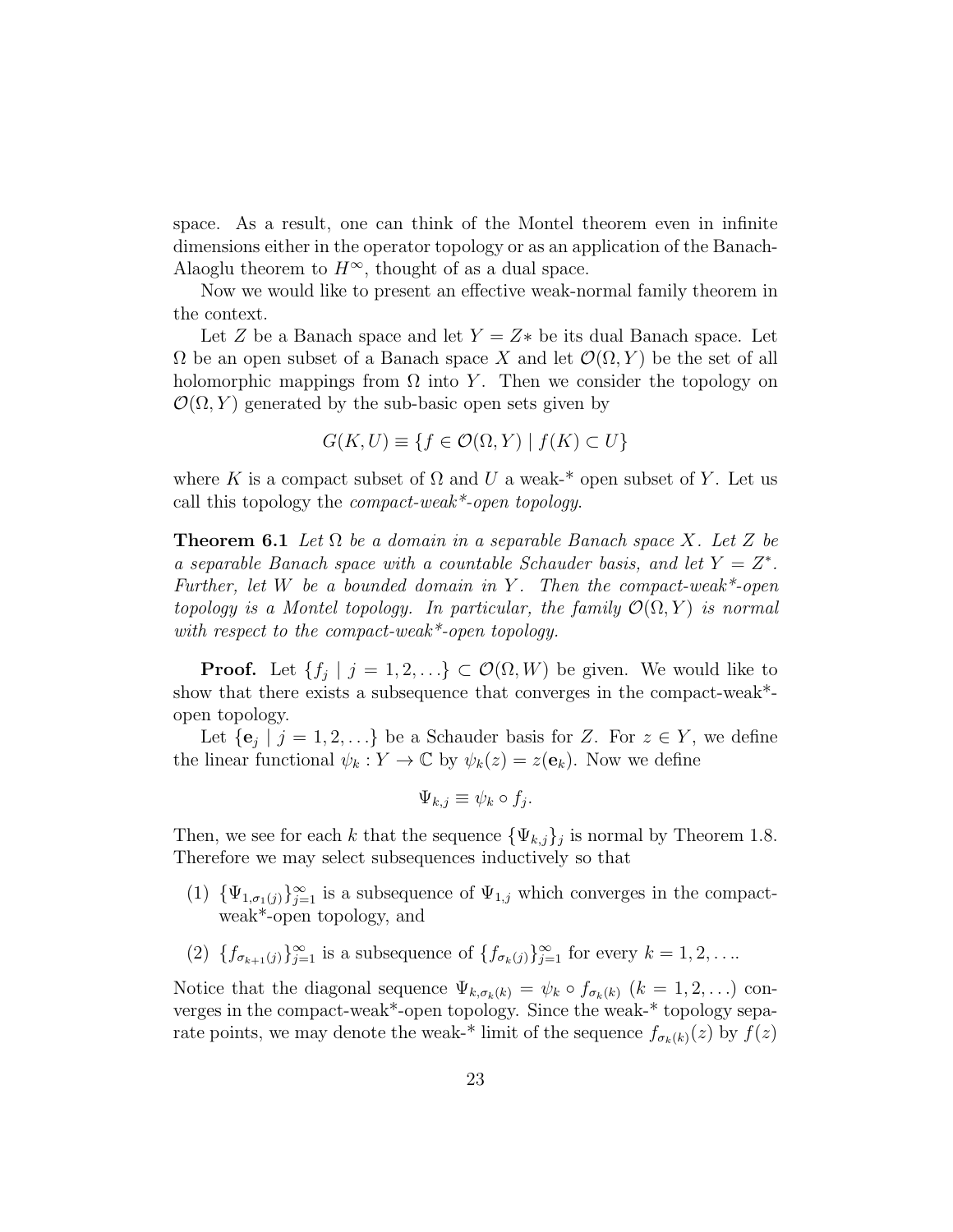for each  $z \in \Omega$ . Then the map  $f : \Omega \to Y$  is Gateaux holomorphic. Since the range of  $f$  is bounded, it follows that  $f$  is in fact holomorphic. Thus the proof is complete.

Notice that this theorem works for the mappings from the spaces  $\ell^p$  or  $c_0$ into the space  $\ell^{\infty}$ , for each p with  $1 \leq p < \infty$ . Therefore, this may be useful for a characterization problem of infinite dimensional polydisc by its automorphism group in the space  $c_0$  of sequences of complex numbers converging to zero, for instance. On the other hand, not only is this theorem a generalization of the weak-normal family theorems in the works of Kim/Krantz and Byun/Gaussier/Kim, it also provides an easier and shorter proof even in the case of separable Hilbert spaces. See [KIK] and [BGK].

We conclude this section with some examples, due to Jisoo Byun [BYU], that suggest some of the limitations of normal families in the infinite dimensional setting. These examples all relate to the failure of convexity.

Let  $\Omega_1$  and  $\Omega_2$  be bounded domains in a Banach space X. We point out that for the holomorphic weak-\* limit mapping  $\hat{f}: \Omega \to X$  of a sequence of holomorphic mappings  $f_j : \Omega_1 \to \Omega_2$  may in general show a surprising behavior in contrast with the finite dimensional cases. In the finite dimensional cases,  $\hat{f}(\Omega_1)$  should be contained in the closure of  $\Omega_2$ . Here we demonstrate that weak-\* closure is about the best one can do, even with the nicest candidates such as sequences of biholomorphic mappings from the ball.

EXAMPLE 6.2 Let B be the unit open ball in  $\ell^2$ . Let  $\{e_j \mid j = 1, 2, ...\}$  be the standard orthonormal basis for  $\ell^2$ . Let  $f_k : B \to \ell^2$  be defined by

$$
f_k(\mathbf{z}) = \sum_{j=1}^{k-1} z_j \mathbf{e}_j + (z_k + z_1^2) \mathbf{e}_k + \sum_{j=k+1}^{\infty} z_j \mathbf{e}_j
$$

where  $z = z_1e_1 + ...$  Notice that none of  $f_k(B)$  is convex. In fact, the ball centered at  $\frac{77}{80}$ **e**<sub>1</sub> with radius 1/100 never meets  $f_k(B)$ , while it is obvious that the origin and the point  $e_1$  are clearly in the norm closure of the union of  $f_k(B)$ . Moreover, the weak limit f of the sequence  $f_k$  is the identity map. Hence  $f(B) = B$ , which is convex. This shows that the weak limit can gain in its image more than the norm closure of the union of the images of  $f_k(B)$ .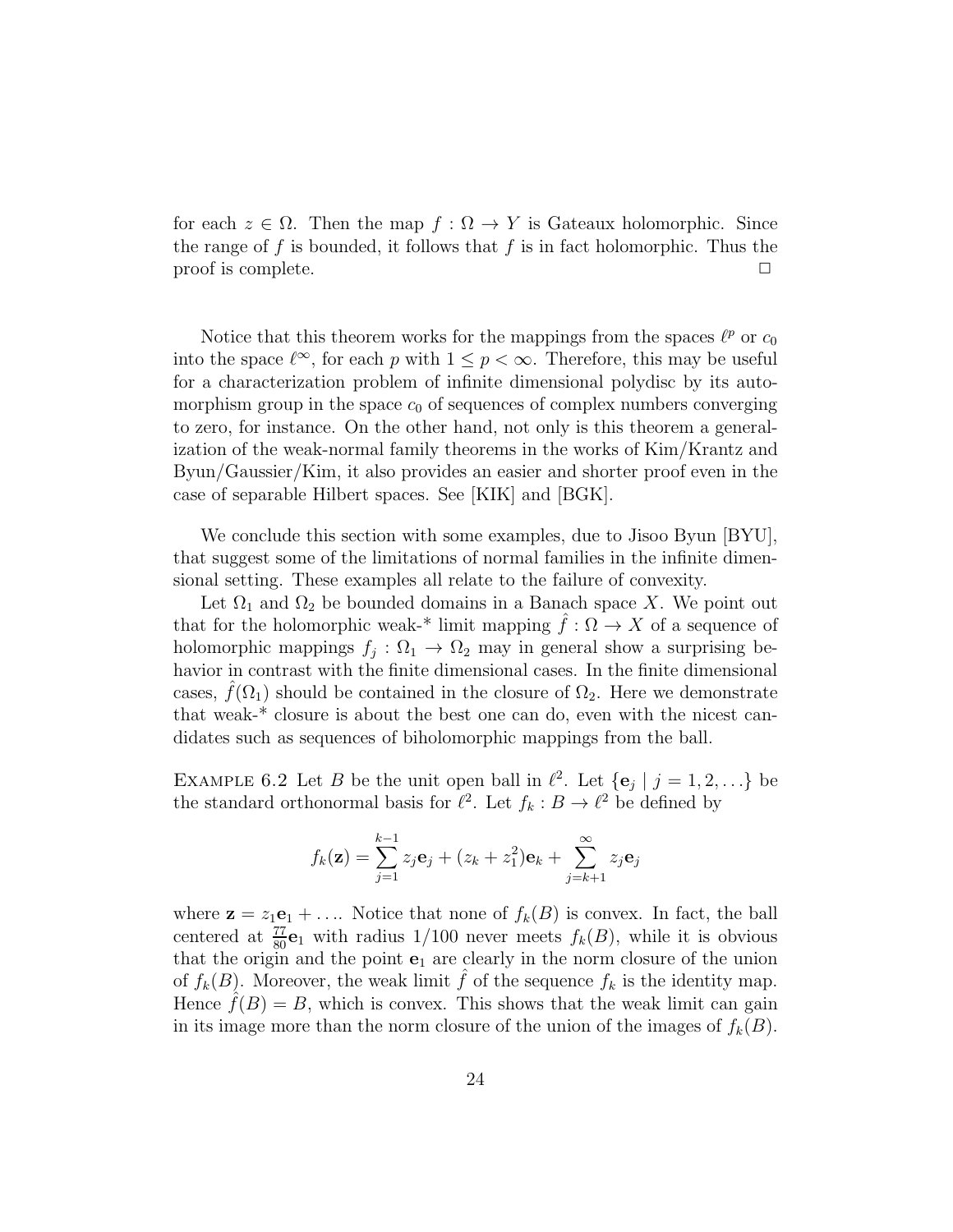EXAMPLE  $6.3$  In general the weak-\* limit does not make the range convex, automatically. If one considers  $g_k : B \to \ell^2$  defined by

$$
g_k(\mathbf{z})(z_1+z_2^2)\mathbf{e}_1+\sum_{j=2}^{k-1}z_j\mathbf{e}_j+(z_k+\frac{1}{2}z_2^2)\mathbf{e}_k+\sum_{j=k+1}^{\infty}z_j\mathbf{e}_j,
$$

for  $k = 3, 4, \ldots$  Then each  $g_k$  and the weak limit

$$
\hat{g}(\mathbf{z}) = (z_1 + z_2^2)\mathbf{e}_1 + \sum_{j=2}^{\infty} z_j \mathbf{e}_j
$$

are biholomorphisms of the ball B onto its image. Notice that  $\hat{g}(B)$  is not convex.

## 7 Many Approaches to Normal Families

It is natural to try to relate the infinite-dimensional case to the well-known case of finite dimensions. In particular, let  $\mathcal F$  be a family of holomorphic functions on a domain  $\Omega$  in a Banach space X. Is it correct to say that F is normal if and only if the restriction of  $\mathcal F$  to any finite-dimensional subspace is normal? Obversely, if the post-composition of the elements of  $\mathcal F$  with each finite-dimensional subspace projection operator is normal then can we conclude that  $\mathcal F$  is normal? We would like to treat some of these questions here.

EXAMPLE 7.1 Suppose that if F is a family of maps of a domain  $\Omega$  in a separable Hilbert space  $H$ , and assume that

$$
\{\pi_j \circ f : f \in \mathcal{F}\}
$$

is normal for each  $\pi_j: H \to H_j$  the projection of H to the one-dimensional subspace  $H_j$  spanned by the unit vector in the  $j<sup>th</sup>$  direction. Then it does not necessarily follow that  $\mathcal F$  is a normal family.

To see this, let  $H = \ell_2$ , and let  $f_j({x_\ell}) = x_j$ . Consider each  $f_j$  as a map from the unit ball  $\mathbf{B} \subseteq H$  to itself. Then, for each fixed  $k$ ,  $\{\pi_k \circ f\}$   $\}_{j=1}^{\infty}$  is a normal family, yet the family  $\mathcal{F} = \{f_j\}_{j=1}^{\infty}$  is definitely not normal.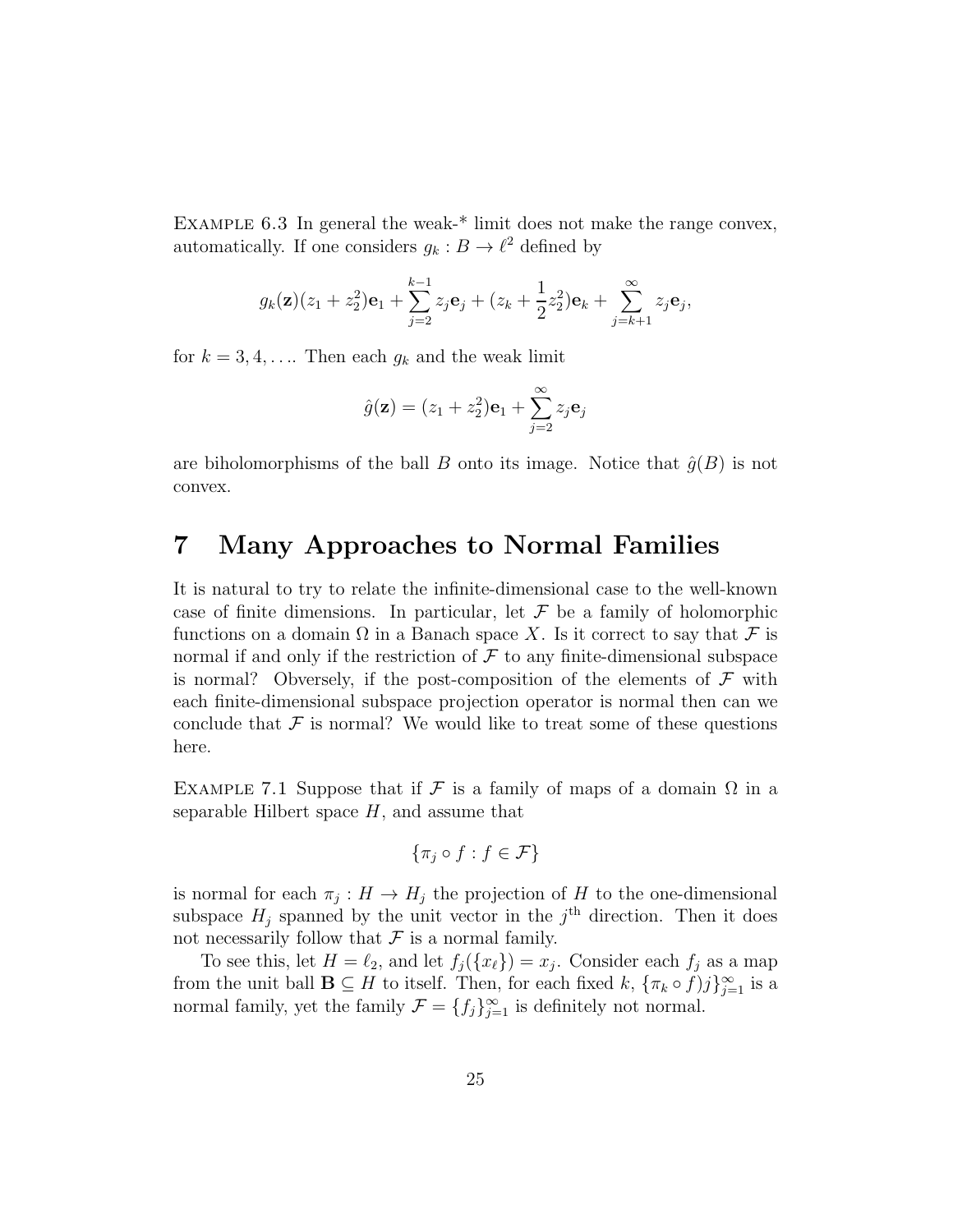EXAMPLE 7.2 Suppose that if F is a family of maps of a domain  $\Omega$  in a separable Hilbert space  $H$ . Suppose that, for each  $k$ , the collection

$$
\{f \circ \mu_k : f \in \mathcal{F}\}
$$

is normal for each  $\mu_j : \mathbb{C} \to H$  the injection of  $\mathbb{C}$  to H in the j<sup>th</sup> variable. Then it does not necessarily follow that  $\mathcal F$  is a normal family.

To see this, again consider  $H = \ell_2$ , and let  $f_j({x_\ell}) = x_j$ . Consider each  $f_j$  as a map from the unit ball  $\mathbf{B} \subseteq H$  to itself. Then, for each fixed k, the family  $\{f \circ \mu_k\}_{f \in \mathcal{F}}$  is clearly normal. Yet the entire family  $\mathcal F$  is plainly not normal—as we discussed in Example 2.1. The reader should compare this example to Proposition 1.14, which gives a positive result along these lines.

One of the main lessons of the classic paper [WU] by H. H. Wu is that the normality or non-normality of a family of mappings depends essentially on the target space (this is the provenance of the notion of taut manifold). With this point in mind, we now formulate a counterpoint to Example 2.1:

**Proposition 7.3** Let  $\mathcal{C} = \{ \{x_j\}_{j=1}^{\infty} : |x_j| \leq 1/j \}$  be the Hilbert cube. Let  $H = \ell_2$  be the canonical separable Hilbert space. Then any family  $\mathcal F$  from a *domain*  $\Omega \subseteq H$  *to*  $\mathcal C$  *will be normal.* 

Proof: It suffices to prove that the correct formulation of the Arzela-Ascoli theorem holds. In particular, we establish this result:

If  $\mathcal{G} = \{g_{\alpha}\}_{{\alpha \in \mathcal{A}}}$  is a family of functions from a domain  $\Omega \subseteq H$ into C which is (i) equibounded and (ii) equicontinuous, then  $\mathcal G$ has a uniformly convergent subsequence.

In fact the usual proof of Arzela-Ascoli, that can be found in any text (see, for instance, [KRA, p. 284]]), goes through once we establish this basic fact: If  $g_{\alpha} : \Omega \to \mathcal{C}$  and  $x_0 \in \Omega$  is fixed then  $\{g_{\alpha}(x_0)\}\$  has a convergent subsequence. Of course this simple assertion is the consequence of a standard diagonalization argument.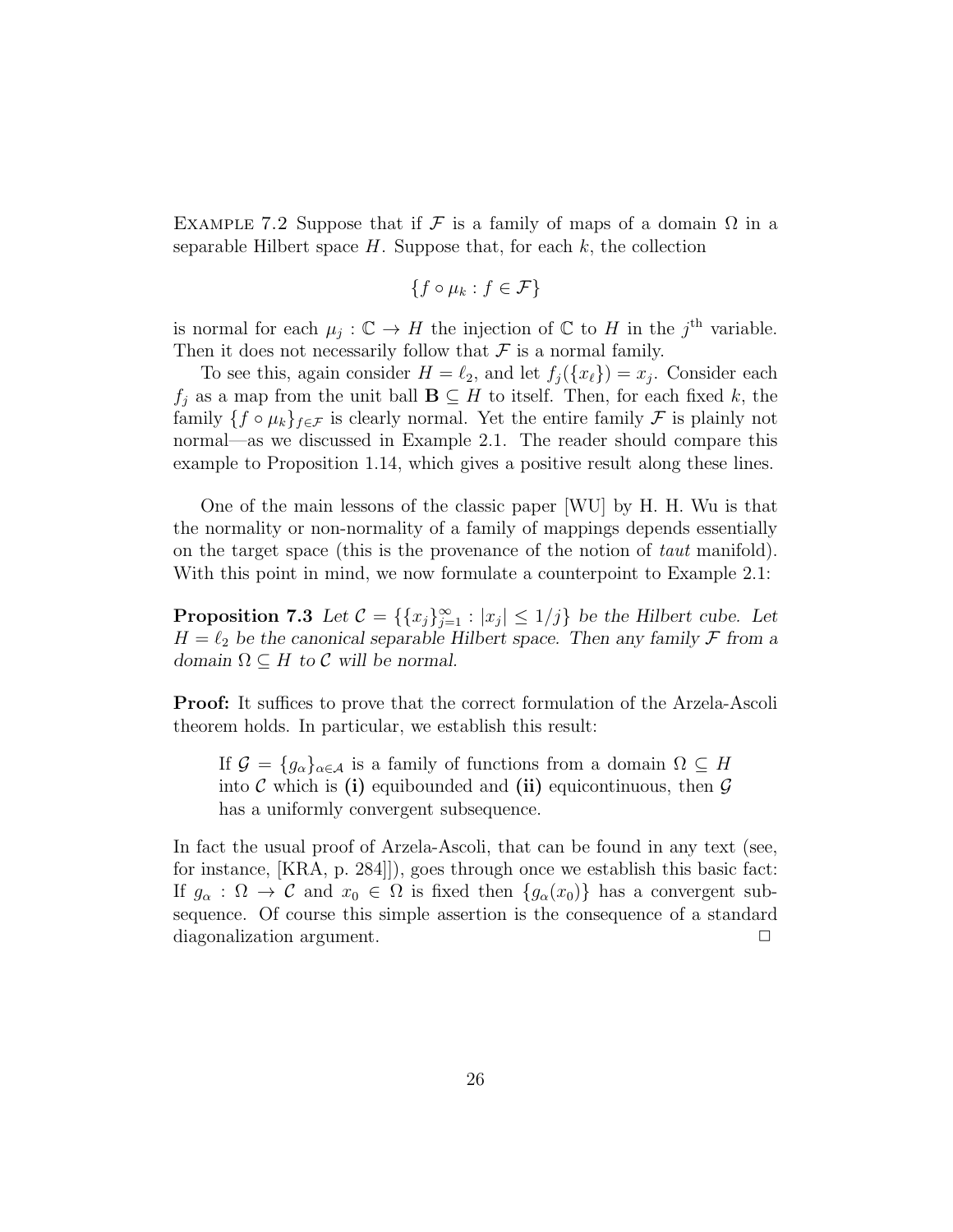# References

- [ALK] G. Aladro and S. G. Krantz, A criterion for normality in  $\mathbb{C}^n$ , Jour. Math. Anal. and Appl. 161(1991), 1-8.
- [ALM] F. J. Almgren, Mass continuous cochains are differential forms. Proc. Amer. Math. Soc. 16(1965), 1291–1294.
- [ACP] J. M. Anderson, J. Clunie, and Ch. Pommerenke, On Bloch functions and normal functions, J. Reine Angew. Math. 270(1974), 12–37.
- [ANT] J. Ansemil and J. Taskinen, On a problem of topologies in infinite-dimensional holomorphy. Arch. Math. (Basel) 54 (1990), no. 1, 61–64.
- [ARA] J. Arazy, An application of infinite-dimensional holomorphy to the geometry of Banach spaces. Geometrical aspects of functional analysis (1985/86), 122–150, Lecture Notes in Math., 1267, Springer, Berlin-New York, 1987.
- [BAR] T. J. Barth, Separate analyticity, separate normality, and radial normality for mappings, Several Complex Variables (Proc. Sumpos. Pure Math., Vol. XXX, Part 2, Williams College, Williamstown, Mass., 1975), pp. 221–224. American Mathematical Society, Providence, R.I., 1977.
- [BAR] T. J. Barth, Normality domains for families of holomorphic maps, Math. Annalen 190 (1971), 293–297.
- [BAR] T. J. Barth, Extension of normal families of holomorphic functions, Proc. Amer. Math. Soc. 16(1965), 1236–1238.
- [BJL] S. Bjon and M. Lindström, On a bornological structure in infinite-dimensional holomorphy. Math. Nachr. 139(1988), 77–86.
- [BMN1] J. Barroso, M. Matos, and L. Nachbin, On holomorphy versus linearity in classifying locally convex spaces. Infinite dimensional holomorphy and applications (Proc. Internat. Sympos., Univ. Estadual de Campinas, S ao Paulo, 1975), pp. 31–74. North-Holland Math. Studies, Vol. 12, Notas de Mat., No. 54, North-Holland, Amsterdam, 1977.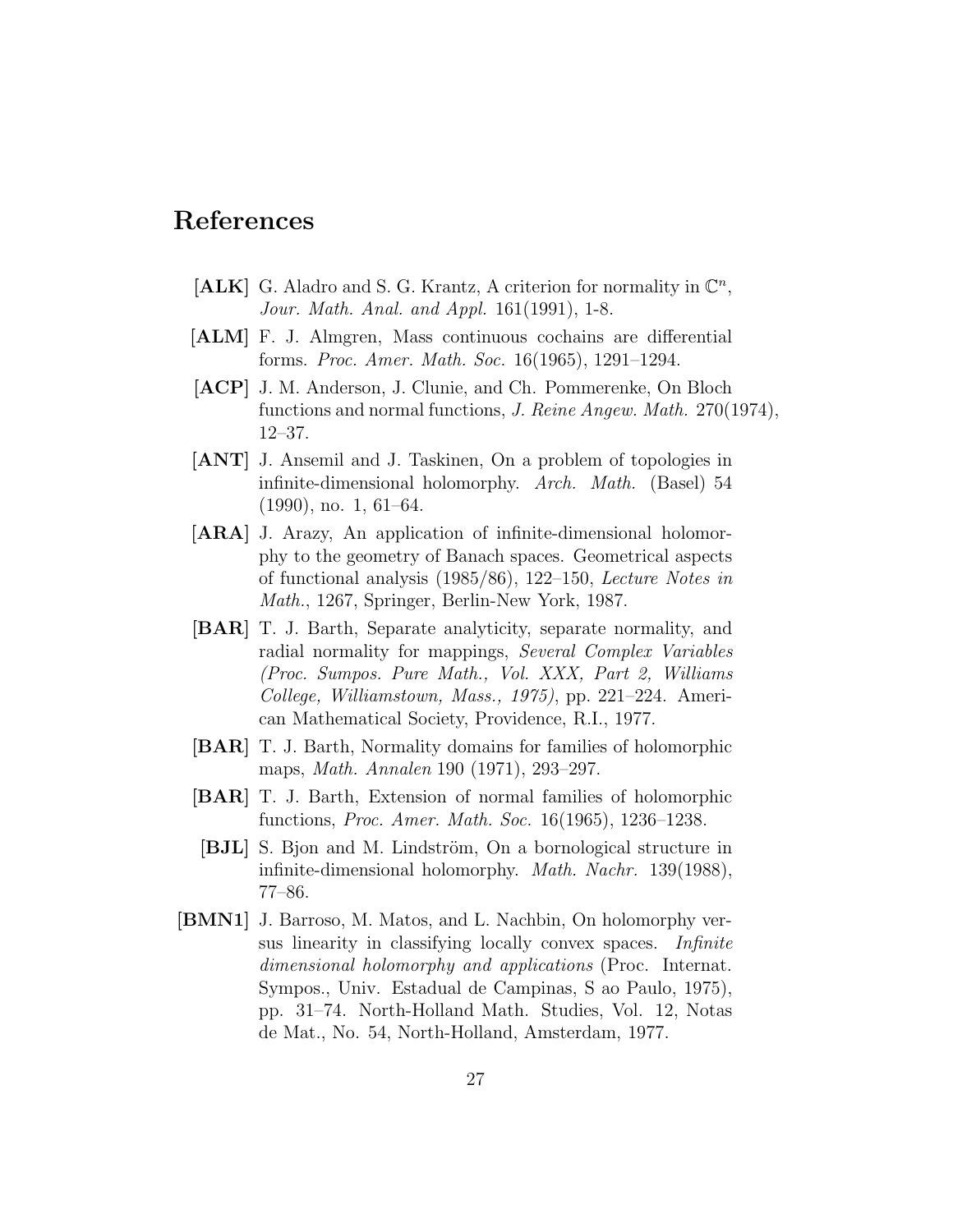- [BMN2] J. Barroso, M. Matos, and L. Nachbin, On bounded sets of holomorphic mappings. Proceedings on Infinite Dimensional Holomorphy (Internat. Conf., Univ. Kentucky, Lexington, Ky., 1973), pp. 123–134. Lecture Notes in Math., Vol. 364, Springer, Berlin, 1974.
- [BAN1] J. Barroso and L. Nachbin, A direct sum is holomorphically bornological with the topology induced by a Cartesian product. Portugal. Math. 40(1981), no. 2, 252–256.
- [BAN2] J. Barroso, Jorge Alberto and L. Nachbin, Sur certaines proprietes bornologiques des espaces d'applications holomorphes. (French) Troisieme Colloque sur l'Analyse Fonctionnelle (Liege, 1970), pp. 47–55. Vander, Louvain, 1971.
	- [BAY] A. Bayoumi, Infinite-dimensional holomorphy without convexity condition. I. The Levi problem in nonlocally convex spaces. New frontiers in algebras, groups and geometries (Monteroduni, 1995), 287–306, Ser. New Front. Adv. Math. Ist. Ric. Base, Hadronic Press, Palm Harbor, FL, 1996.
	- [BJL] S. Bjon and M. Lindström, A general approach to infinitedimensional holomorphy. *Monatsh. Math.* 101 (1986), no. 1, 11–26.
	- [BOL] P. Boland, An example of a nuclear space in infinite dimensional holomorphy. Ark. Mat. 15 (1977), no. 1, 87–91.
- [BMV] M. Börgens, R. Meise, and D. Vogt,  $\Lambda(\alpha)$ -nuclearity in infinitedimensional holomorphy. Math. Nachr. 106 (1982), 129– 146.
- [BRJ] H. Braunss and H. Junek, On types of polynomials and holomorphic functions on Banach spaces. *Note Mat.* 10 (1990), no. 1, 47–58.
- [BYU] J. Byun, Geometry of automorphism group orbits and Levi Geometry, Ph. D. Thesis, Pohang University of Science and Technology, Pohang 790-784 Korea, June 2002.
- [BGK] J. Byun, H. Gaussier, and K. T. Kim, Weak-type normal families of holomorphic mappings in Banach spaces and characterization of the Hilbert ball by its automorphism group, J. Geom. Analysis, to appear.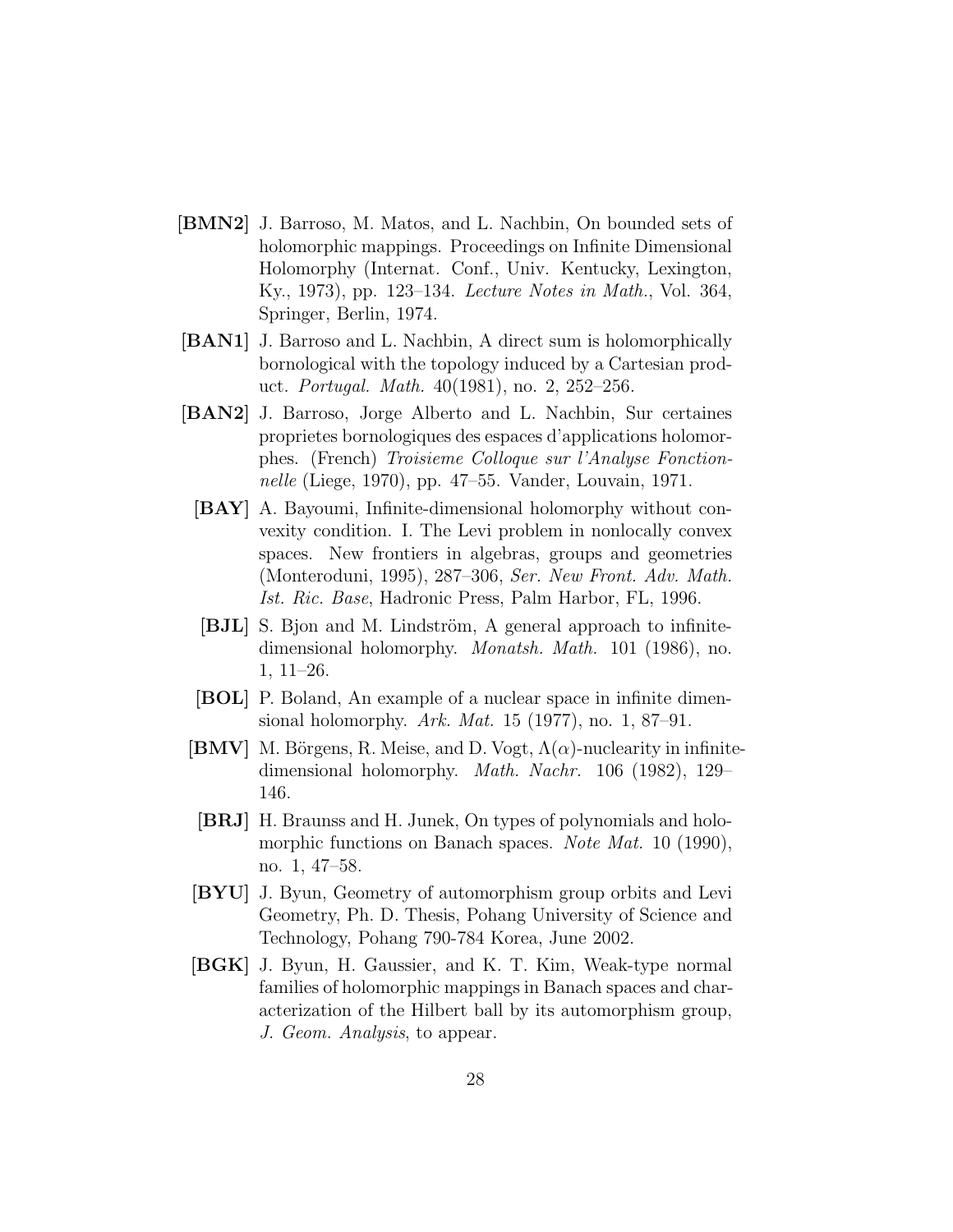- [CHU] C.-T. Chung, Normal Families of Meromorphic Functions, World Scientific, Singapore, 1993.
- [COL1] J. Colombeau, Some aspects of infinite-dimensional holomorphy in mathematical physics. Aspects of mathematics and its applications, 253–263, North-Holland Math. Library, 34, North-Holland, Amsterdam-New York, 1986.
- [COL2] J. Colombeau, On some various notions of infinite dimensional holomorphy. *Proceedings on Infinite Dimensional Holo*morphy (Internat. Conf., Univ. Kentucky, Lexington, Ky., 1973), pp. 145–149. Lecture Notes in Math., Vol. 364, Springer, Berlin, 1974.
- [COP] J. Colombeau and B. Perrot, Reflexivity and kernels in infinitedimensional holomorphy. Portugal. Math. 36 (1977), no. 3-4, 291–300 (1980).
- [CIK] J. A. Cima and S. G. Krantz, The Lindelöf principle and normal functions of several complex variables, *Duke Math.* Jour. 50(983), 303–328.
- [DIN1] S. Dineen, Monomial expansions in infinite-dimensional holomorphy. Advances in the theory of Frechet spaces (Istanbul, 1988), 155–171, NATO Adv. Sci. Inst. Ser. C: Math. Phys. Sci., 287, Kluwer Acad. Publ., Dordrecht, 1989.
- [DIN2] S. Dineen, Surjective limits of locally convex spaces and their application to infinite dimensional holomorphy. Bull. Soc. Math. France 103 (1975), no. 4, 441–509.
- [DIN3] S. Dineen, The Schwarz Lemma, Oxford University Press, New York, 1989.
- [DIN4] S. Dineen, Complex Analysis of Infinite Dimensional Spaces, Springer-Verlag, New York, 1999.
- [DIN4] S. Dineen, Complex Analysis in Locally Convex Spaces, North-Holland, Amsterdam, 1981.
- [GMR] D. Garcia, M. Maestre, P. Rueda, Weighted spaces of holomorphic functions on Banach spaces. *Studia Math.* 138 (2000), no. 1, 1–24.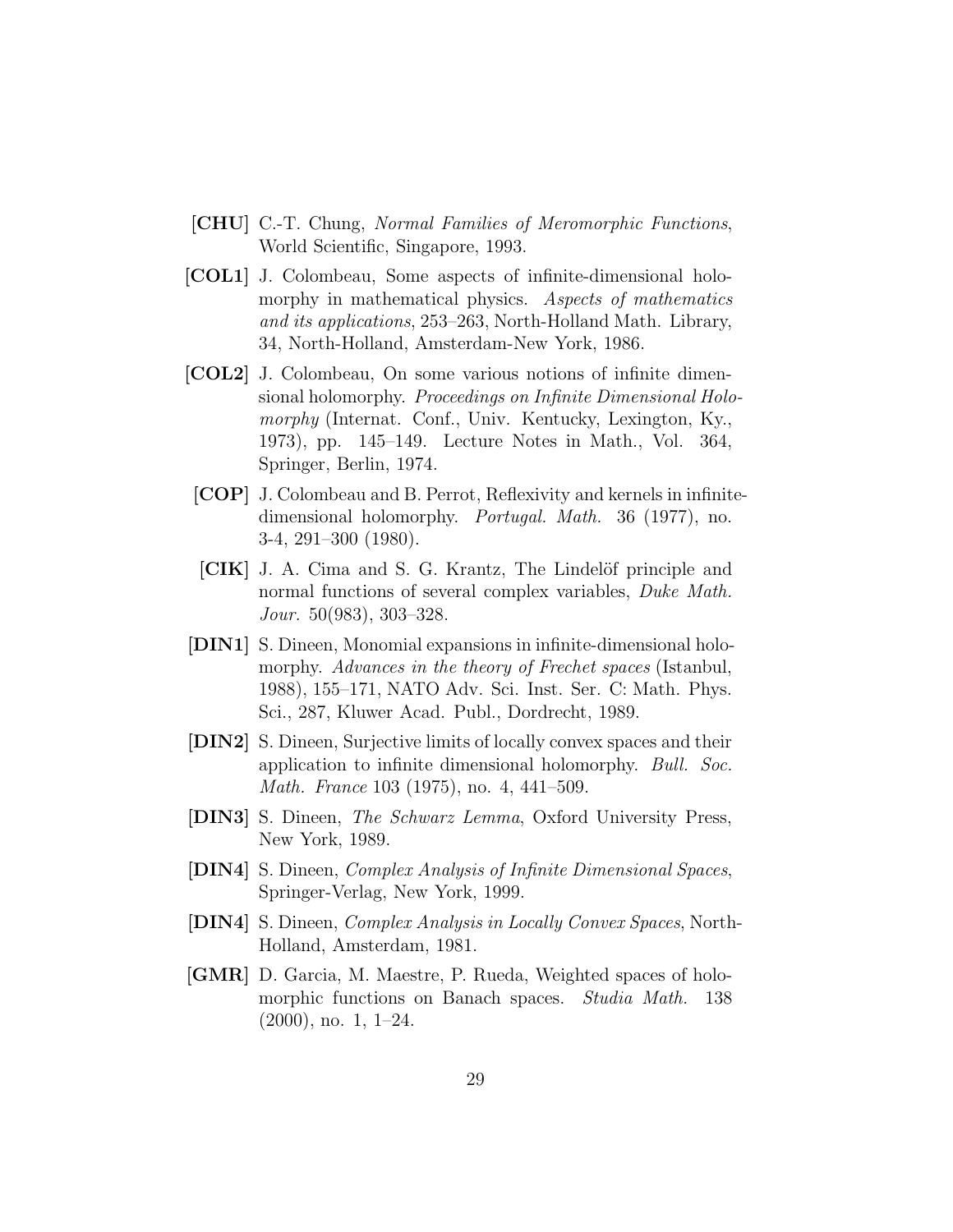- [GRK] L. Gruman and C. Kiselman, Le probleme de Levi dans les espaces de Banach `a base. (French) C. R. Acad. Sci. Paris Ser. A-B 274(1972), A1296–A1299.
- [HAH1] K. T. Hahn, Equivalence of the classical theorems of Schottky, Landau, Picard and hyperbolicity, Proc. Amer. Math. Soc. 89(1983), 628–632.
- [HAH2] K. T. Hahn, Higher dimensional generalizations of the Bloch constant and their lower bounds, Trans. Amer. Math. Soc. 179(1973), 263–274.
	- [HTT] P. D. Huong, P. N. T. Trang, and D. D. Thai, Families of normal maps in several complex variables and hyperbolicity of complex spaces, preprint.
	- [JAP] Jarnicki and P. Pflug, Invariant Distances and Metrics in Complex Analysis, de Gruyter, New York, 1993.
	- [KIK] K. T. Kim and S. G. Krantz, Characterization of the Hilbert ball by its automorphism group, Transactions of the AMS 354(2002), 2797–2828.
- [KOB1] S. Kobayashi, Hyperbolic Manifolds and Holomorphic Mappings, Dekker, New York, 1970.
- [KOB2] S. Kobayashi, Hyperbolic Complex Spaces, Springer, New York, 1998.
- [KOB3] S. Kobayashi, Intrinsic distances, measures, and geometric function theory, Bull. Amer. Math. Soc. 82(1976), 357–416.
- [KRA] S. G. Krantz, Real Analysis and Foundations, CRC Press, Boca Raton, Florida, 1991.
- [LEV] O. Lehto and K. Virtanen, Boundary behavior and normal meromorphic functions, Acta Math. 97(1957), 47–65.
- [LEM1] L. Lempert, Approximation of holomorphic functions of infinitely many variables. II. Ann. Inst. Fourier (Grenoble) 50 (2000), no. 2, 423–442.
- [LEM2] L. Lempert, Approximation de fonctions holomorphes d'un nombre infini de variables. (French) [Approximation of holomorphic functions of infinitely many variables Ann. Inst. Fourier (Grenoble) 49 (1999), no. 4, 1293–1304.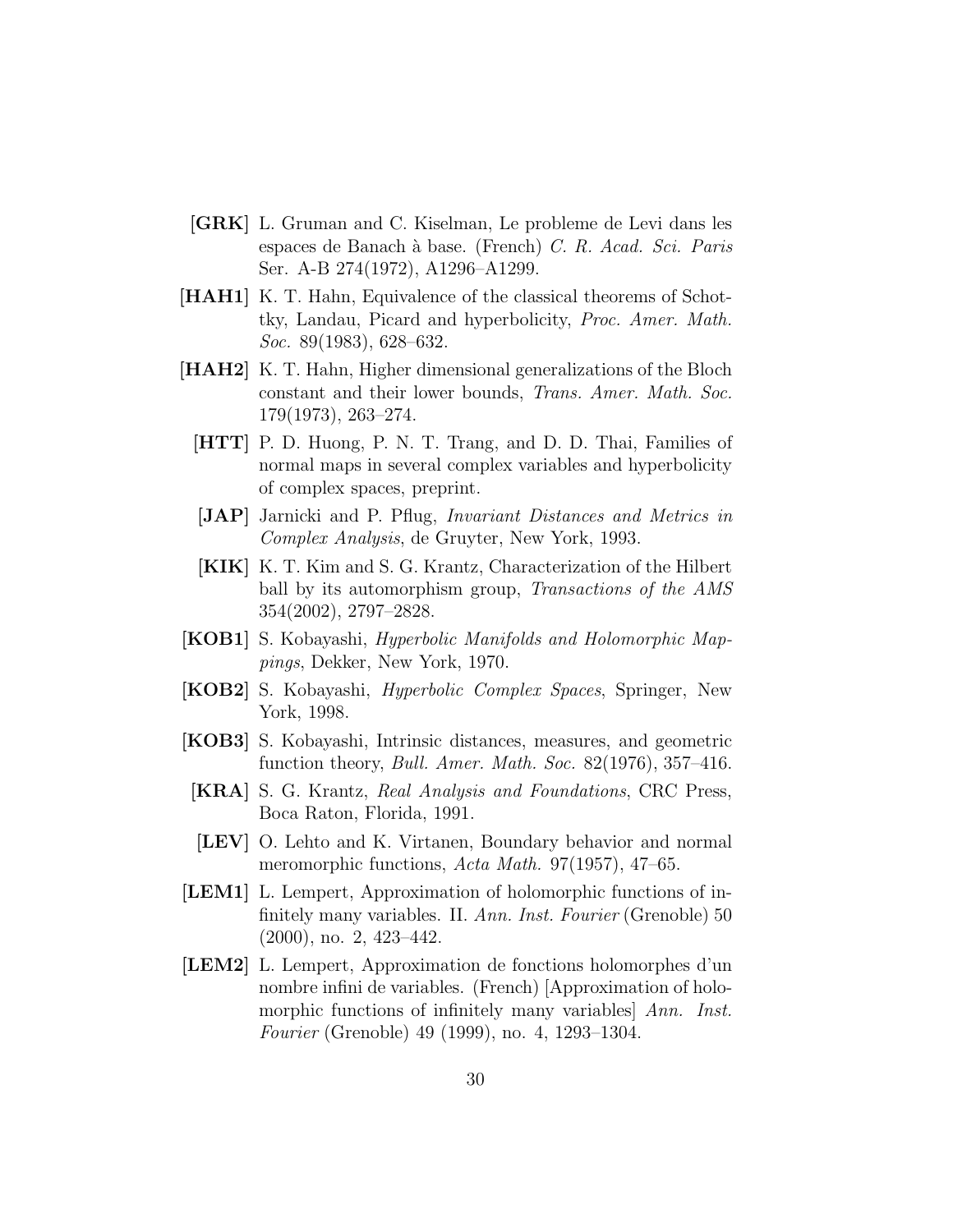- [LEM3] L. Lempert, The Dolbeault complex in infinite dimensions. I. J. Amer. Math. Soc. 11(1998), no. 3, 485–520.
- [LEM4] L. Lempert, The Dolbeault complex in infinite dimensions. II. Jour. Amer. Math. Soc. 12(1999), 775–793.
- [LEM5] L. Lempert, The Dolbeault complex in infinite dimensions. III. J. Amer. Math. Soc. 12(1999), no. 3, 775–793.
- [LEM6] L. Lempert, The Cauchy-Riemann equations in infinite dimensions. Journees Equations aux Derivees Partielles (Saint-Jean-de-Monts, 1998), Exp. No. VIII, 8 pp., Univ. Nantes, Nantes, 1998.
	- [LEP] A. Lepskiui, A superholomorphy criterion and embedding theorems in infinite- dimensional holomorphy. (Russian) Izv. Vyssh. Uchebn. Zaved. Mat. 1992, no. 11, 72–75 (1993) translation in Russian Math. (Iz. VUZ) 36 (1992), no. 11, 70–73.
	- [LIR] M. Lindström and R. Ryan, Applications of ultraproducts to infinite-dimensional holomorphy. Math. Scand. 71(1992), no. 2, 229–242.
- [MAN1] M. Matos and L. Nachbin, Reinhardt domains of holomorphy in Banach spaces. Adv. Math. 92(1992), no. 2, 266–278.
- [MAN2] M. Matos and L. Nachbin, Entire functions on locally convex spaces and convolution operators. Compositio Math. 44(1981), no. 1-3, 145–181.
	- [MIN] K. Min and L. Nel, Infinite-dimensional holomorphy via categorical differential calculus. Monatsh. Math. 111 (1991), no. 1, 55–68.
- [MON1] P. Montel, Sur les familles quasi normals de fonctions holomorphes, Memoires de la Classe des sciences, Bruxelles, 1922.
- [MON2] P. Montel, Lecons sur les Familles Normales de Fonctions Analytiques et Leur Applications, Gauthier-Villars, Paris, 1927.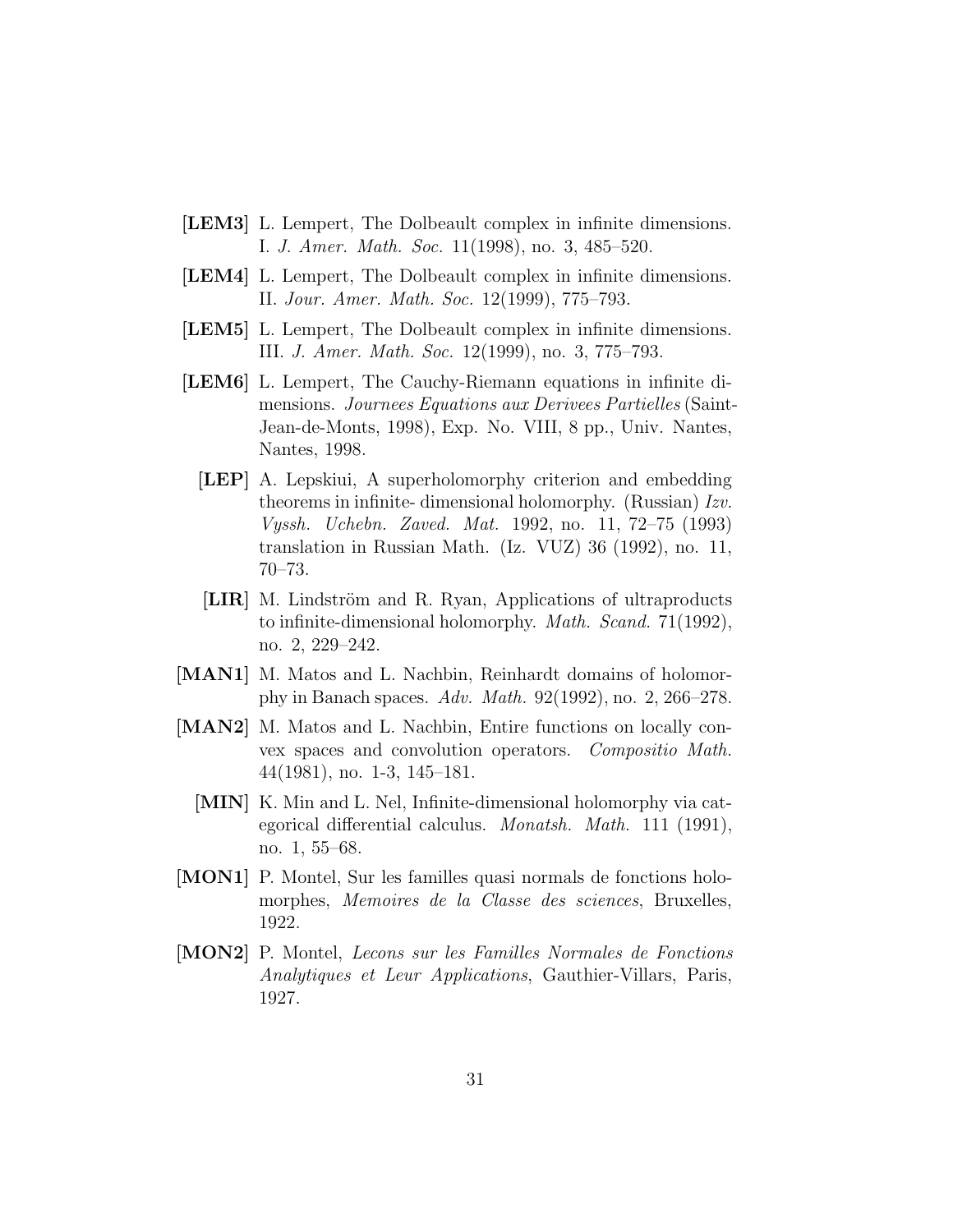- [MOR] L. Moraes, Quotients of spaces of holomorphic functions on Banach spaces. Proc. Roy. Irish Acad. Sect. A 87 (1987), no. 2, 181–186.
- [MUJ] J. Mujica, Complex Analysis in Banach Spaces, North-Holland, Amsterdam and New York, 1986.
- [MNA] J. Mujica and L. Nachbin, Linearization of holomorphic mappings on locally convex spaces. J. Math. Pures Appl. (9) 71(1992), no. 6, 543–560.
- [NAC1] L. Nachbin, When does finite holomorphy imply holomorphy? Portugal. Math. 51 (1994), no. 4, 525–528.
- [NAC2] L. Nachbin, Some aspects and problems in holomorphy. Extracta Math. 1 (1986), no. 2, 57–72.
- [NAC3] L. Nachbin, On pure uniform holomorphy in spaces of holomorphic germs. Resultate Math. 8(1985), no. 2, 117–122.
- [NAC4] L. Nachbin, Why holomorphy in infinite dimensions? Enseign. Math. (2) 26 (1980), no. 3-4, 257–269 (1981).
- [NAC5] L. Nachbin, Analogies entre l'holomorphie et la linearite. (French) Seminaire Paul Kree, 4rme annee: 1977–1978. equations aux derivees partielles en dimension infinie, Exp. No. 1, 10 pp., Secretariat Math., Paris, 1979.
- [NAC6] L. Nachbin, Warum unendlichdimensionale Holomorphie? (German) Jahrbuch Uberblicke Mathematik, 1979, pp. 9–20, Bibliographisches Inst., Mannheim, 1979. x
- [NAC7] L. Nachbin, Some holomorphically significant properties of locally convex spaces. Functional analysis (Proc. Brazilian Math. Soc. Sympos., Inst. Mat. Univ. Estad. Campinas, Sao Paulo, 1974), pp. 251–277. Lecture Notes in Pure and Appl. Math., 18. Dekker, New York, 1976.
- [NAC8] L. Nachbin, Some problems in the application of functional analysis to holomorphy. Advances in holomorphy (Proc. Sem. Univ. Fed. Rio de Janeiro, Rio de Janeiro, 1977), pp. 577–583. North-Holland Math. Studies, 34. North-Holland, Amsterdam, 1979.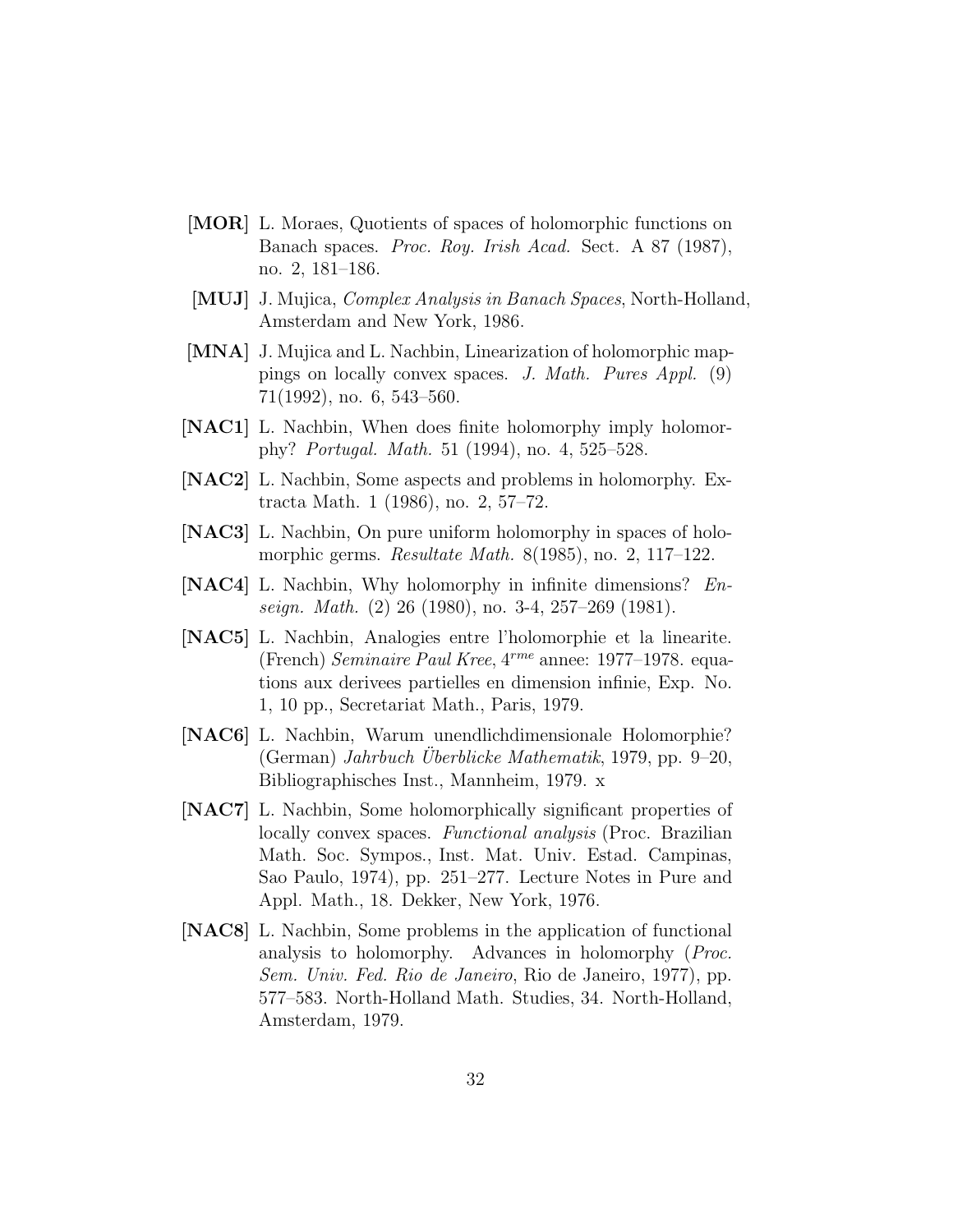- [NAC9] L. Nachbin, Limites et perturbation des applications holomorphes. (French) Fonctions analytiques de plusieurs variables et analyse complexe (Colloq. Internat. CNRS, No. 208, Paris, 1972), pp. 141–158. "Agora Mathematica", No. 1, Gauthier-Villars, Paris, 1974.
- [NAC10] L. Nachbin, Sur quelques aspects recents de l'holomorphie en dimension infinie. (French) Seminaire Goulaouic-Schwartz (1971–1972), equations aux derivees partielles et analyse fonctionnelle, Exp. No. 18, 9 pp. Ecole Polytech., Centre de Math., Paris, 1972.
- [NAC11] L. Nachbin, A glimpse at infinite dimensional holomorphy. Proceedings on Infinite Dimensional Holomorphy, (Internat. Conf., Univ. Kentucky, Lexington, Ky., 1973), pp. 69–79. Lecture Notes in Math., Vol. 364, Springer, Berlin, 1974.
- [NAC12] L. Nachbin, Concerning holomorphy types for Banach spaces. Memerias de Matematica da Universidade Federal do Rio de Janeiro, No. 3. [Mathematical Reports of the Federal University of Rio de Janeiro, No. 3] Instituto de Matematica, Universidade Federal do Rio de Janeiro; Coordena ao dos Programas de Pos-Graduat ao em Engenharia, Universidade Federal do Rio de Janeiro, Rio de Janeiro, 1971. i+11 pp.
- [NAC13] L. Nachbin, On vector-valued versus scalar-valued holomorphic continuation. *Nederl. Akad. Wetensch. Proc.* Ser.  $A =$ Indag. Math. 35(1973), 352–354.
- [NAC14] L. Nachbin, Recent developments in infinite dimensional holomorphy. Bull. Amer. Math. Soc. 79(1973), 625–640.
- [NAC15] L. Nachbin, Concerning holomorphy types for Banach spaces. Studia Math. 38 1970 407–412.
- [NAC16] L. Nachbin, A glimpse at infinite dimensional holomorphy. Proceedings on Infinite Dimensional Holomorphy (Internat. Conf., Univ. Kentucky, Lexington, Ky., 1973), pp. 69–79. Lecture Notes in Math., Vol. 364, Springer, Berlin, 1974.
- [NAC17] L. Nachbin, Recent developments in infinite dimensional holomorphy. Bull. Amer. Math. Soc. 79 (1973), 625–640.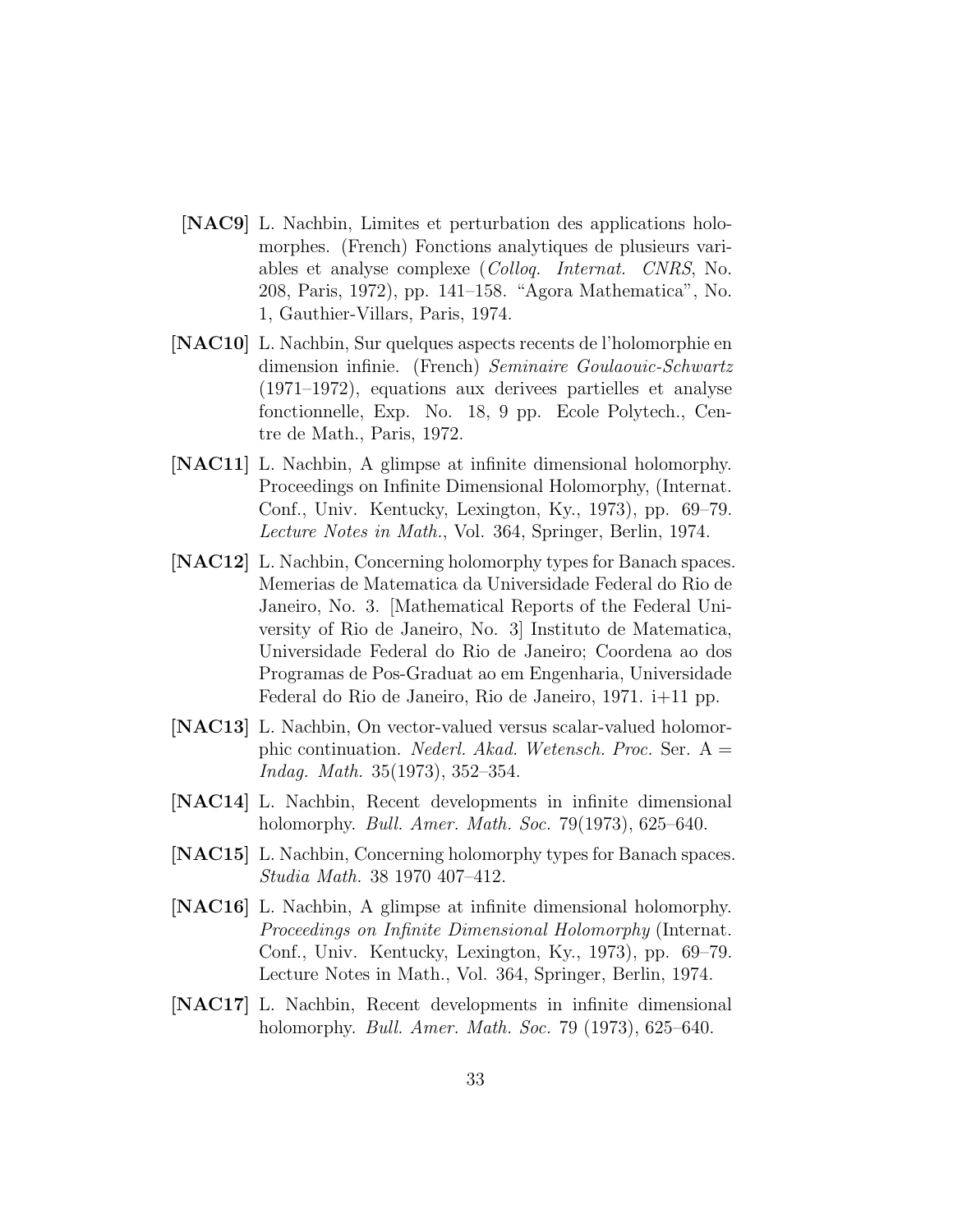- [NAC18] L. Nachbin, Topology on Spaces of Holomorphic Functions, Springer-Verlag, New York, 1969.
	- [RIC] C. E. Rickart, A function algebra approach to infinite dimensional holomorphy. Analyse fonctionnelle et applications (Comptes Rendus Colloq. Analyse, Inst. Mat., Univ. Fed. Rio de Janeiro, Rio de Janeiro, 1972), pp. 245–260. Actualites Sci. Indust., No. 1367, Hermann, Paris, 1975.
	- [SCH] J. Schiff, Normal Families, Springer, New York, 1993.
	- [UPM] H. Upmeier, Some applications of infinite-dimensional holomorphy to mathematical physics. Aspects of mathematics and its applications, 817–832, North-Holland Math. Library, 34, North-Holland, Amsterdam-New York, 1986.
	- [WAE] L. Waelbroeck, The holomorphic functional calculus and infinite dimensional holomorphy. Proceedings on Infinite Dimensional Holomorphy (Internat. Conf., Univ. Kentucky, Lexington, Ky., 1973), pp. 101–108. Lecture Notes in Math., Vol. 364, Springer, Berlin, 1974.
	- [WU] H. Wu, Normal families of holomorphic mappings, Acta Mathematica 119(1967), 193–223.
	- [ZAL1] L. Zalcman, A heuristic principle in complex function theory, Am. Math. Monthly 82(1975), 813–817.
	- **[ZAL2]** L. Zalcman, Normal families: new perspectives, *Bull. Amer.* Math. Soc. 35(1998), 215–230.
	- [ZAL3] L. Zalcman, New light on normal families, Proceedings of the Ashkelon Workshop on Complex Function Theory (1996), 237–245, Israel Math. Conf. Proc. 11, Bar-Ilan Univ., Ramat Gan, 1997.
- [ZALD] I. Zalduendo, Duality and extensions in infinite-dimensional holomorphy. (Spanish) *Proceedings of the Second Latin Amer*ican Colloquium on Analysis (Spanish) (Santafe de Bogota, 1992). Rev. Colombiana Mat. 27 (1993), no. 1-2, 131–135.